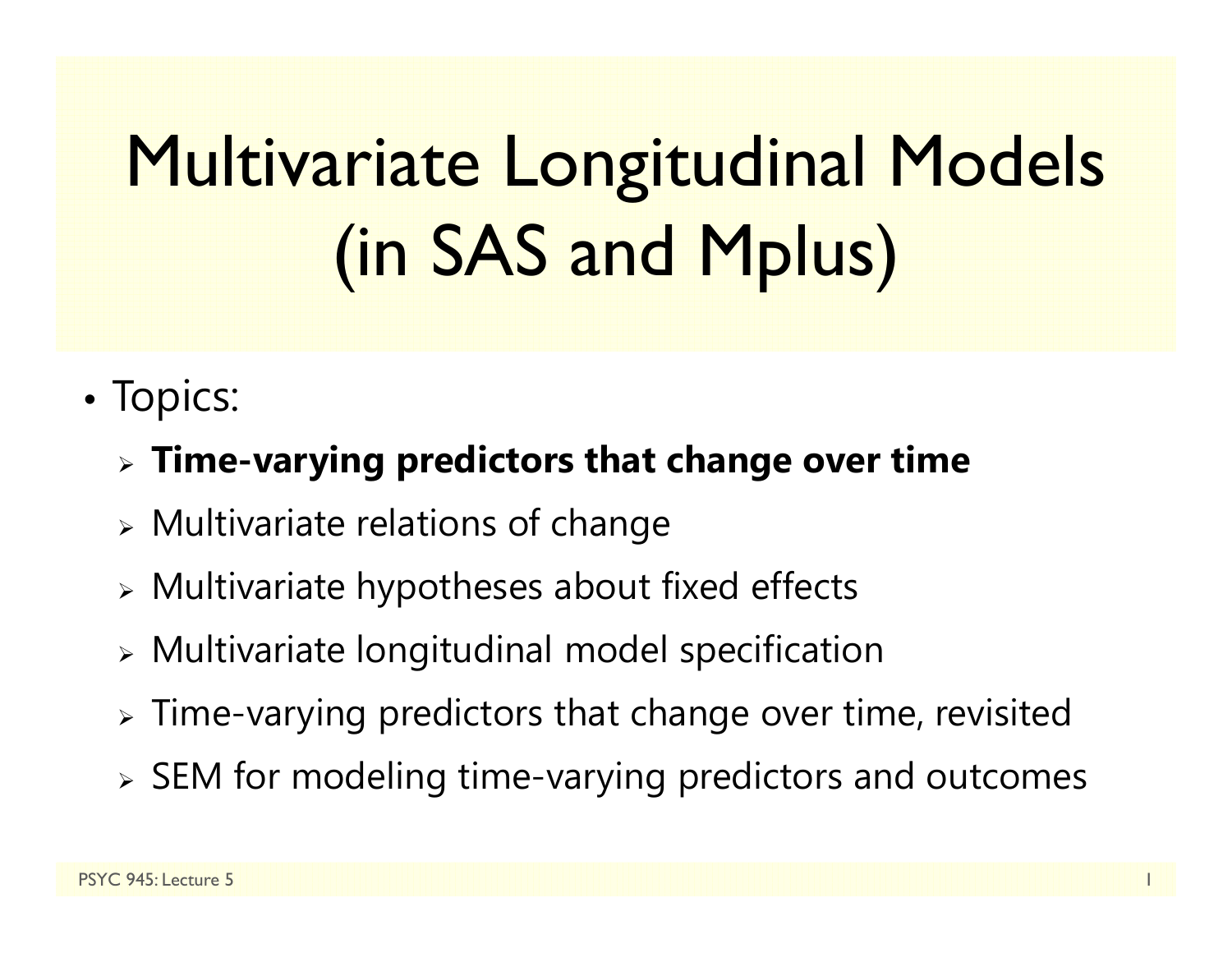### Baseline Centering for Time-Varying Predictors that Change over Time

- Although using the person mean of the time-varying predictor at level-2 (PM $x_i$ ) is the most common way to represent the effect of between-person differences, other options can sometimes can be more useful
- Level-2 → X at centering point of time (e.g., x<sub>ti</sub> at time 0)
	- $\triangleright$  Useful if  $x_{ti}$  at specific time point conveys useful information, such as baseline level of a predictor in an intervention
	- $\triangleright$  Useful if  $\mathsf{x}_{\mathsf{t}\mathsf{i}}$  is expected to change systematically over time, too
- Create predictors using a variant of PMC **baseline centering**:
	- > Level 1 = **Motivation<sub>ti</sub> MotivationTime0<sub>i</sub> →** longitudinal effect
		- L1 represents *change from baseline*, not deviation from own mean
	- > Level 2 = MotivationTime0<sub>i</sub> − C → cross-sectional effect
		- L2 represents effect of *baseline level*, not effect of mean level averaged over time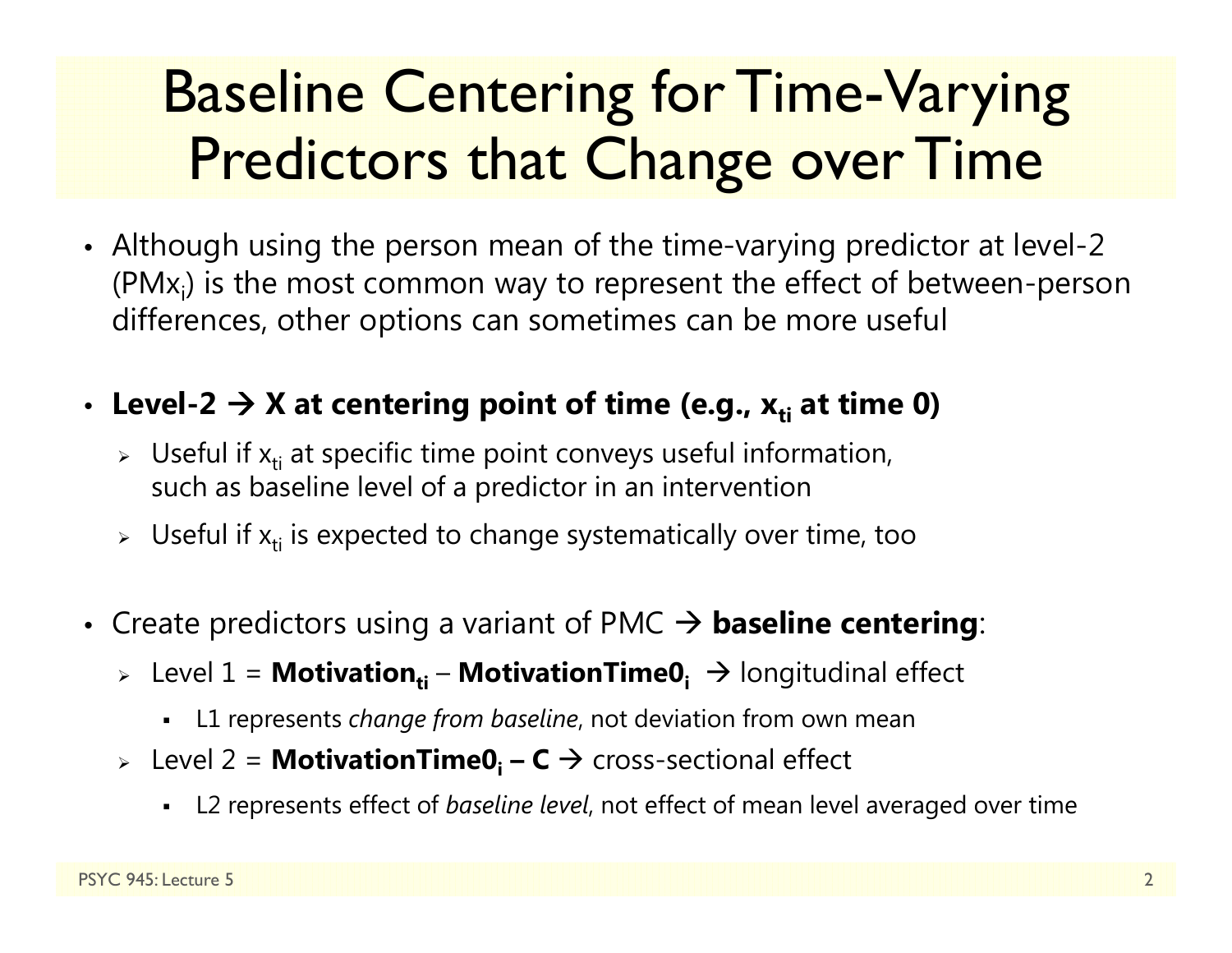# Time-Varying Predictors that Change

- Either centering should be ok if the time-varying predictor shows *fixed* change only (and if fixed effects of time are already in the model for Y)
	- > Person-mean-centering: Level 2 = PersonMeanMotivation<sub>i</sub> Level 2 = PersonMeanMotivation<sub>i</sub> – C<br>Level 1 = Motivation<sub>ti</sub> – PersonMeanMotivation<sub>i</sub>
	- > Baseline centering: Level 2 = PersonMeanMotivationTime0<sub>i</sub> -evel 2 = PersonMeanMotivationTime0<sub>i</sub> – C<br>Level 1 = Motivation<sub>ti</sub> – MotivationTime0<sub>i</sub>
- But if the time-varying predictor shows *individual* differences in change, a complete separation of its BP and WP variance is not obtained:
	- $\triangleright$   $\,$  Not fitting a model for that change—no separation of true change from error
	- Fine level-1 predictor has both individual differences in change (U<sub>1i</sub>) and residual<br>deviations from change (e<sub>ti</sub>), which should each have their own relationship to Y
	- $\triangleright$  Accordingly, there are at least two "kinds" of BP variance to be concerned with: intercept and time slope (and possibly more for other kinds of change)

If people change differently, then BP differences between people must depend on time!

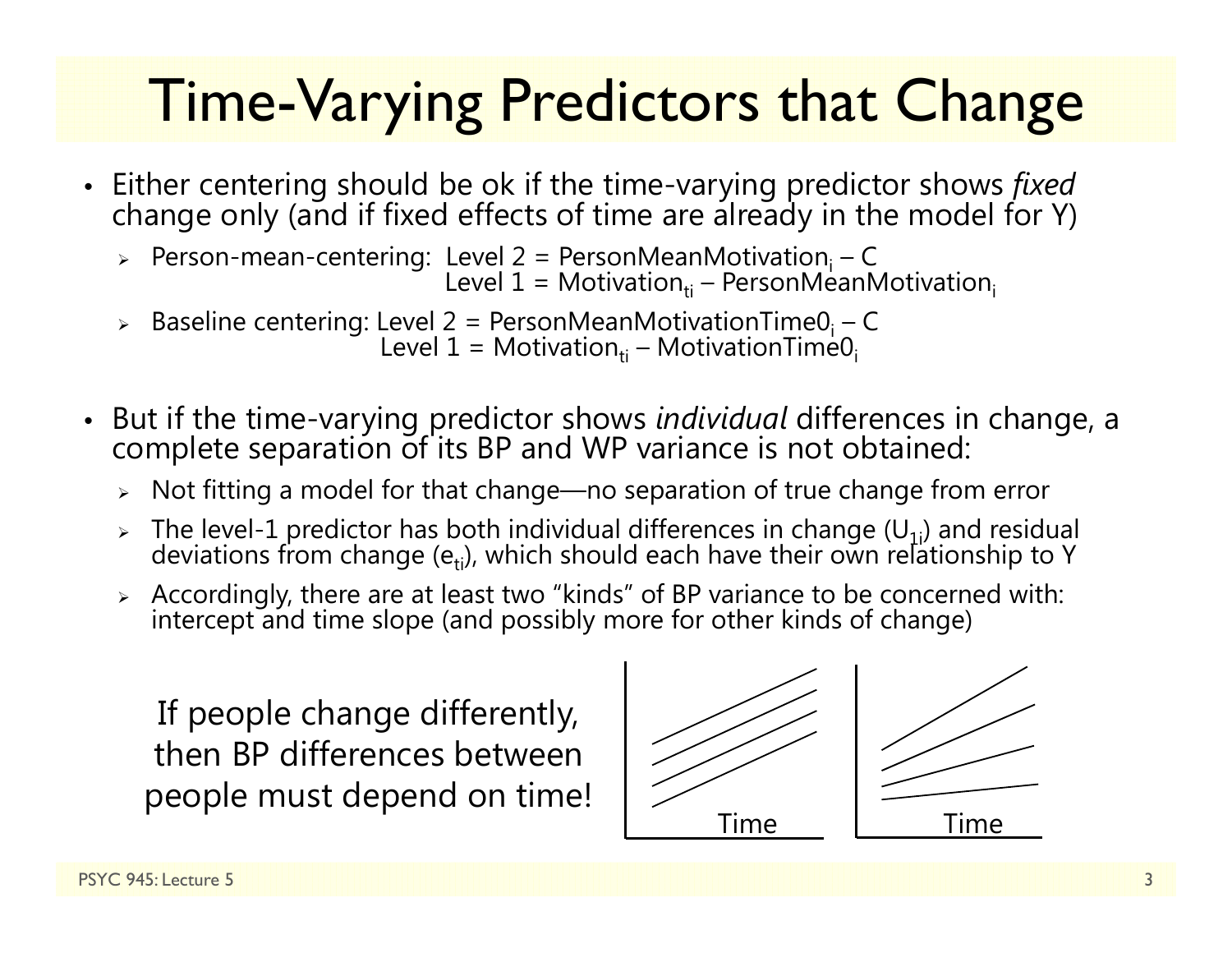#### Time-Varying Predictors and Effect Direction

- • Direction of prediction is less clear for some time-varying predictors—which should be X and which should be Y?
	- $\triangleright$  Clear for time-varying age  $\rightarrow$  outcome, but less clear in other cases (e.g., smoking frequency and # friends who smoke)
	- Could examine lagged predictive effects
		- If X precedes Y in time, you would have a better leg to stand on regarding directionality of the effects (but still can't claim "causality")
- Or don't choose  $\rightarrow$  treat X as another outcome instead
	- $\triangleright$  Can still examine BP and WP relationships between X and Y, but it's done via covariances in multivariate longitudinal models instead of fixed effects in univariate longitudinal models
	- $\triangleright$  Each approach has some pros and cons, which we'll consider after we examine how multivariate models work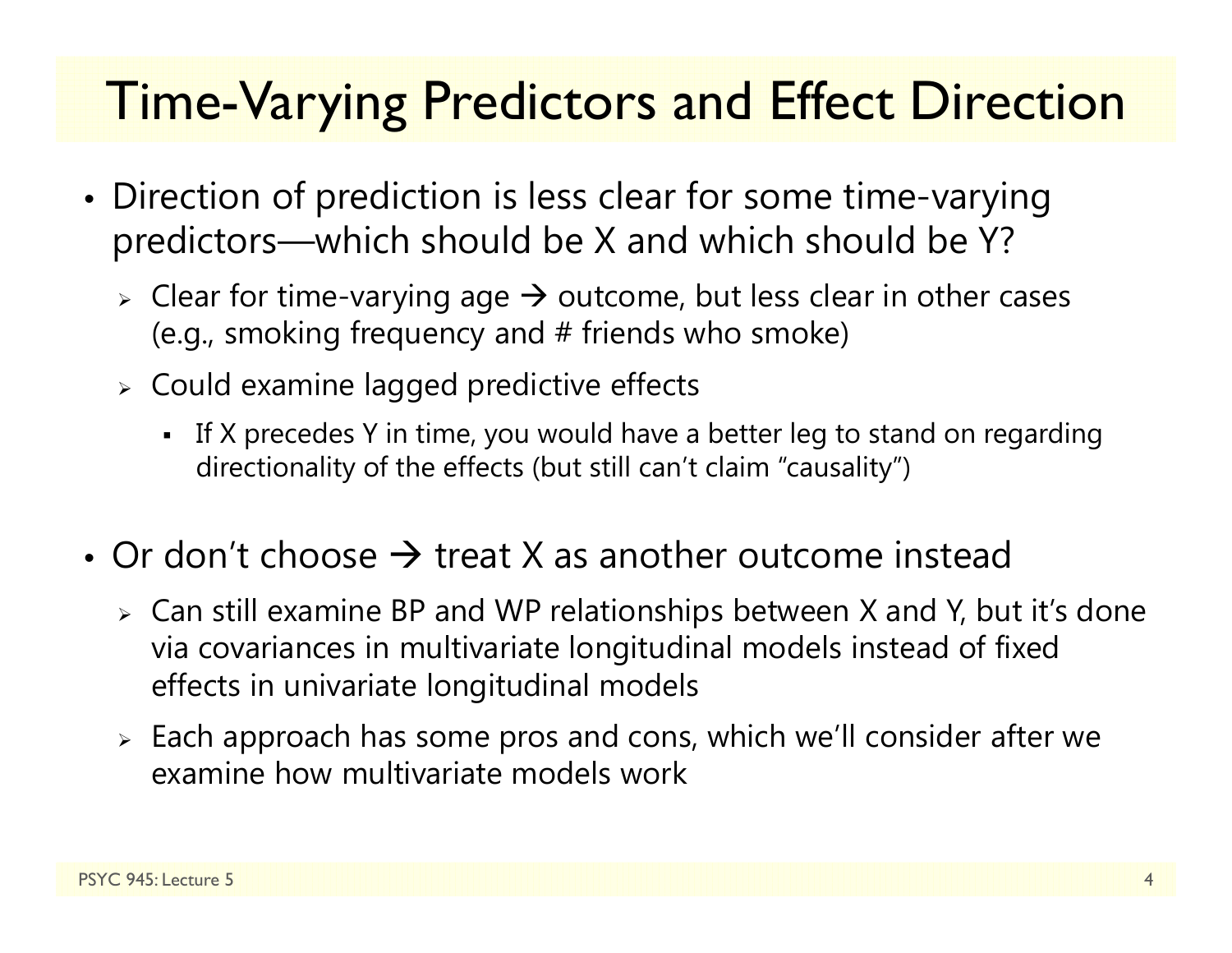# What do I mean by "Multivariate Longitudinal Models"?

- "Multivariate":
	- Multiple outcomes from one level-2 unit (e.g., person, group)
- "Longitudinal":
	- $\triangleright\;$  Two dimensions of sampling  $\boldsymbol{\rightarrow}$  time within person
- • What are they used for?
	- Can examine **relations among multivariate outcomes** at different levels of analysis (mostly through the model for the variances)
	- Examine **differences in effect size of predictors** across outcomes
	- $\triangleright$  As an alternative approach to modeling time-varying predictors
	- $\triangleright$  As an alternative to difference score models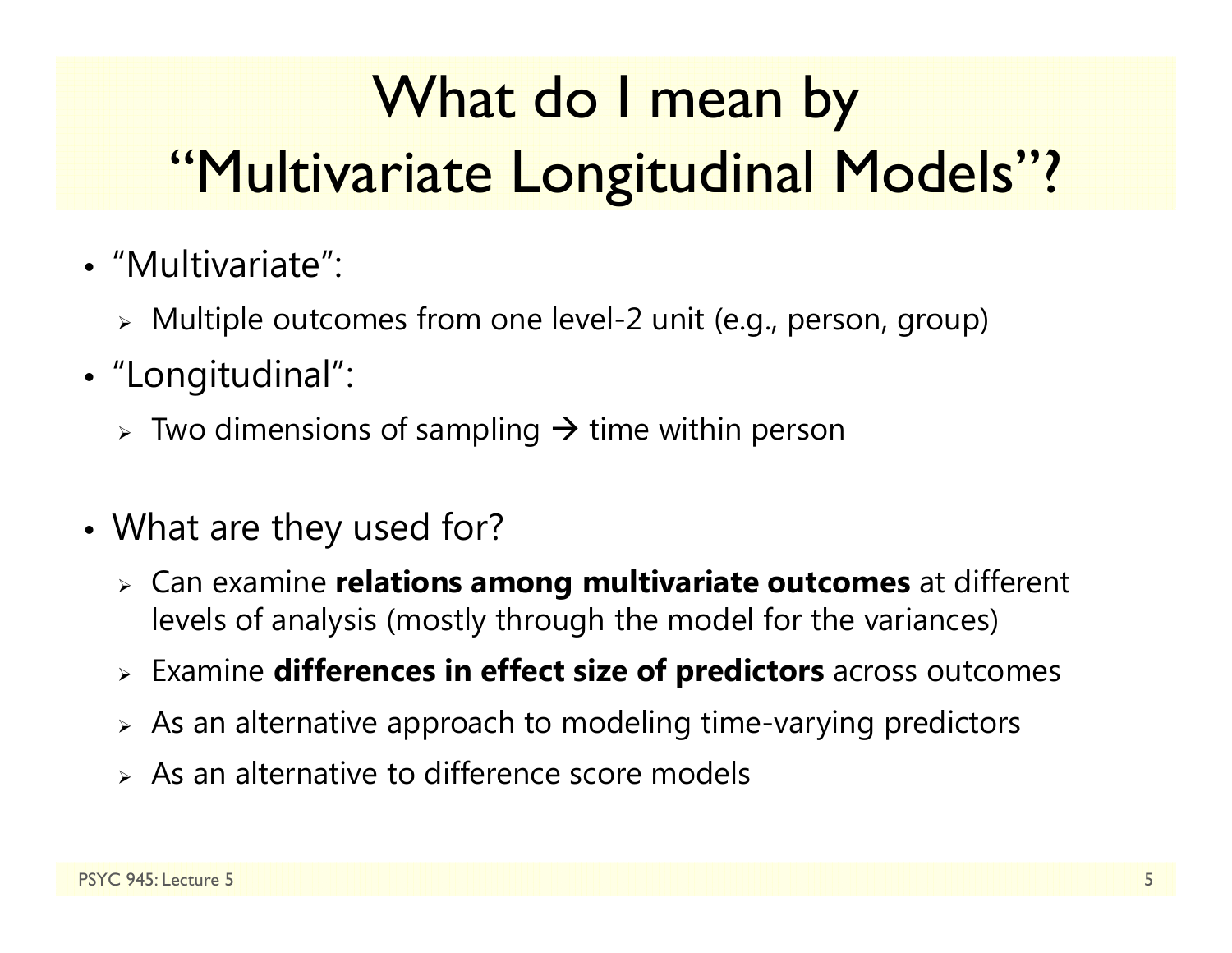# Multivariate Relations of Change: BP

- • Multivariate questions about **fixed effects**: Does change appear similar **on average** across DVs?
	- $\triangleright$  Are the fixed effects for the overall sample heading in the same direction or of the same magnitude?
	- $\triangleright$  Tells us about average change, but says nothing about individuals
- • Multivariate questions about **random effects**: Are **individual differences** in change related across DVs?
	- $\triangleright$  Is level (intercept) on one DV related to level (intercept) on another DV (at the centering point)?
	- $\triangleright$  Is magnitude of change (slope) on one DV related to magnitude of change (slope) on another DV?
	- These are **Between-Person** relations, relative to other people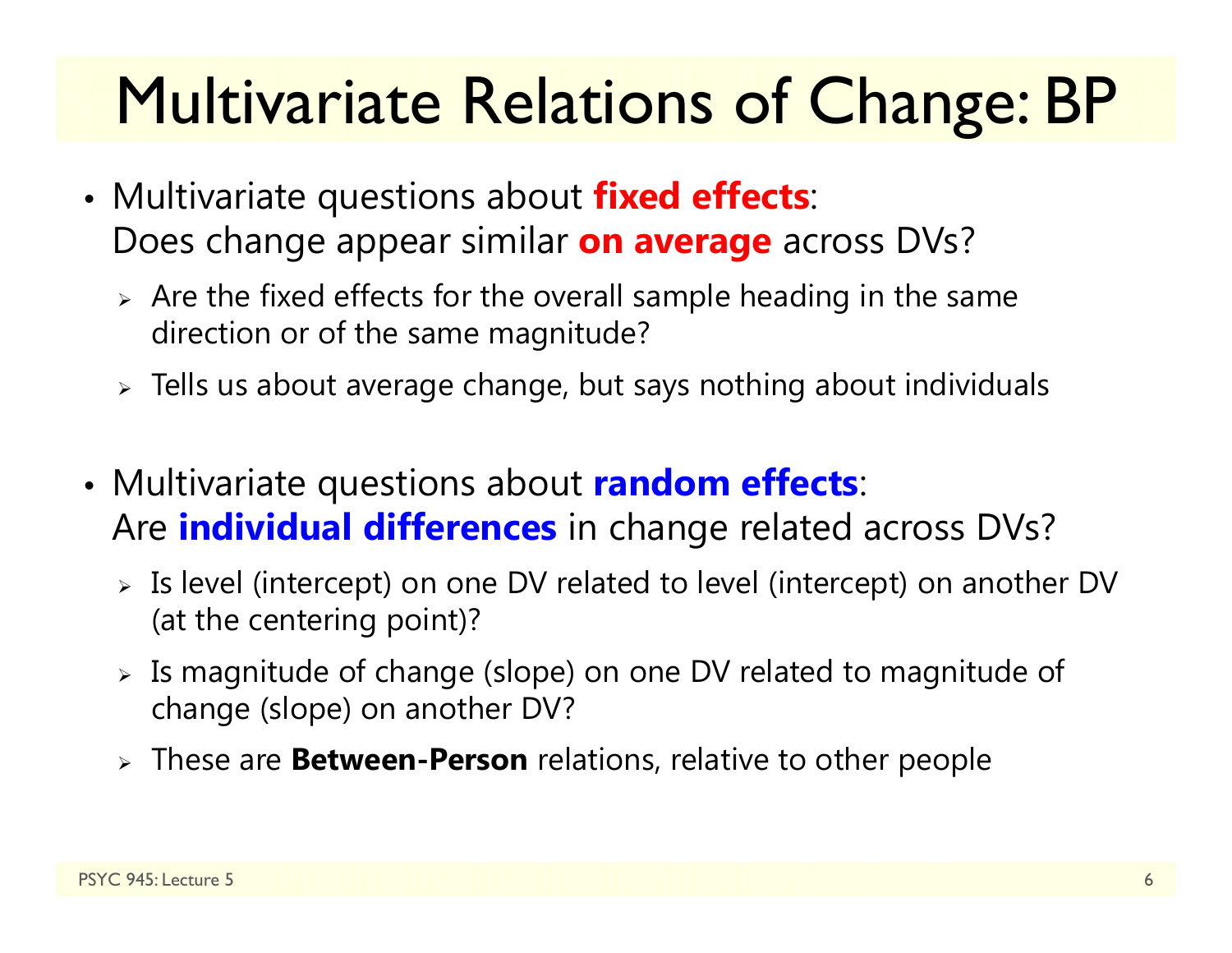# Individual Relations of Functional and Cognitive Change in Old Age

#### Functional Change **Cognitive Change**

Grip Strength Individual and Mean Trajectories

Block Design Individual and Mean Trajectories



Years in Study



Years in Study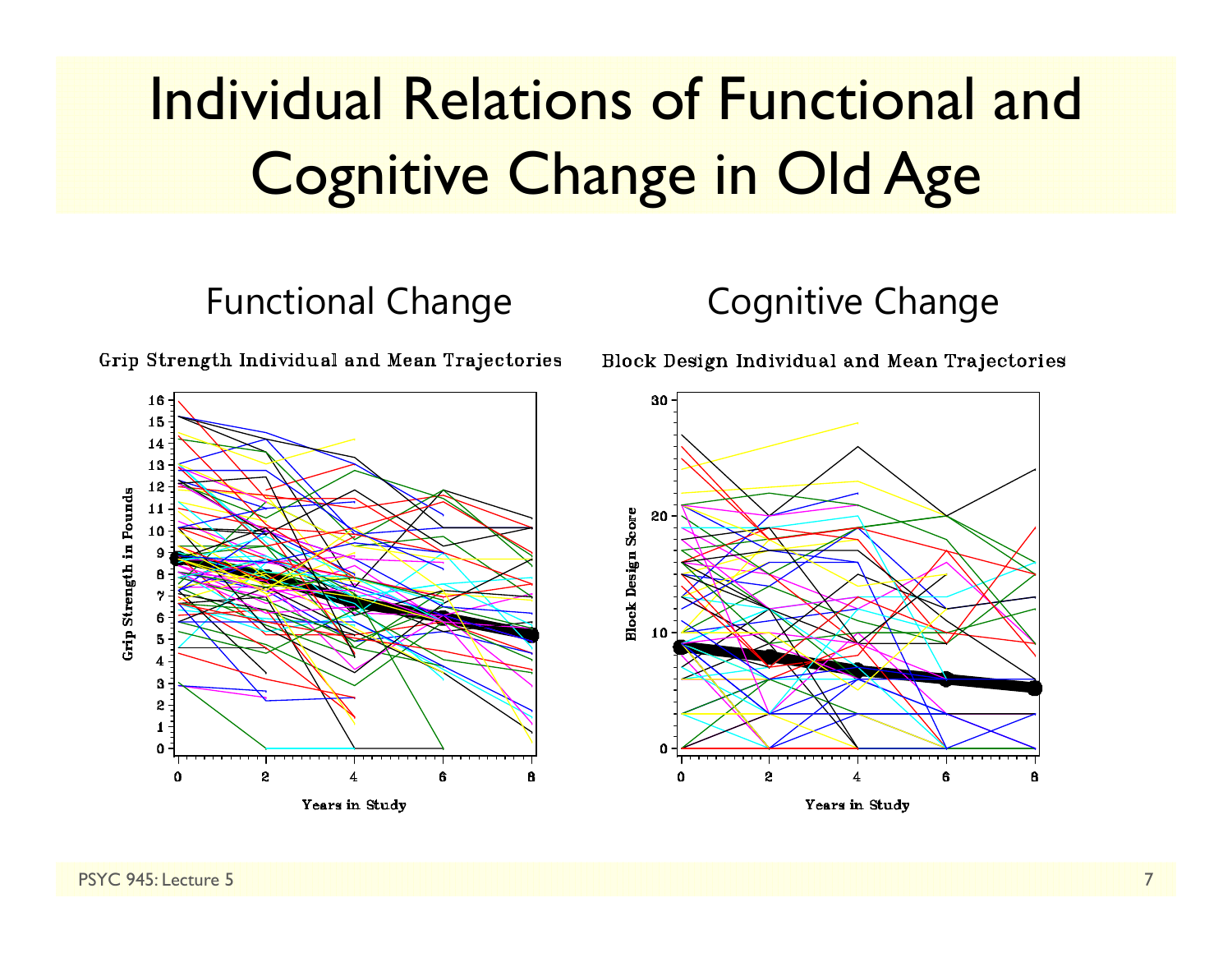# Individual Relations of Change in Risky Behavior Across Siblings

#### Older Siblings Younger Siblings

Individual and Average Trajectories for Older Risky Behavior Individual and Average Trajectories for Younger Risky Behavior

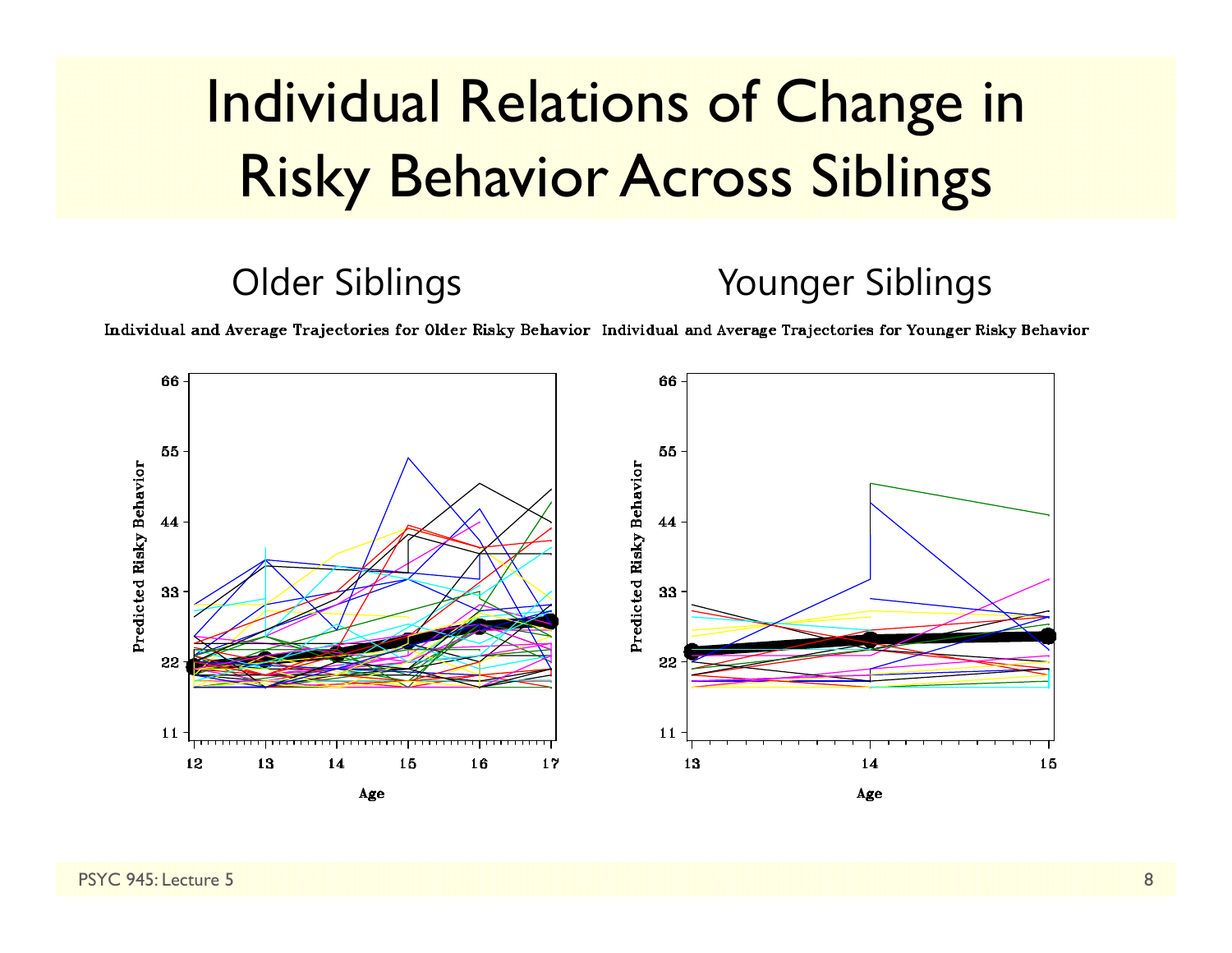# Daily Covariation in Rated Positive and Negative Affect

#### Rated Positive Affect Rated Negative Affect

Individual Trajectories for Positive Affect Rating (Rasch)

Individual Trajectories for Negative Affect Rating (Rasch)

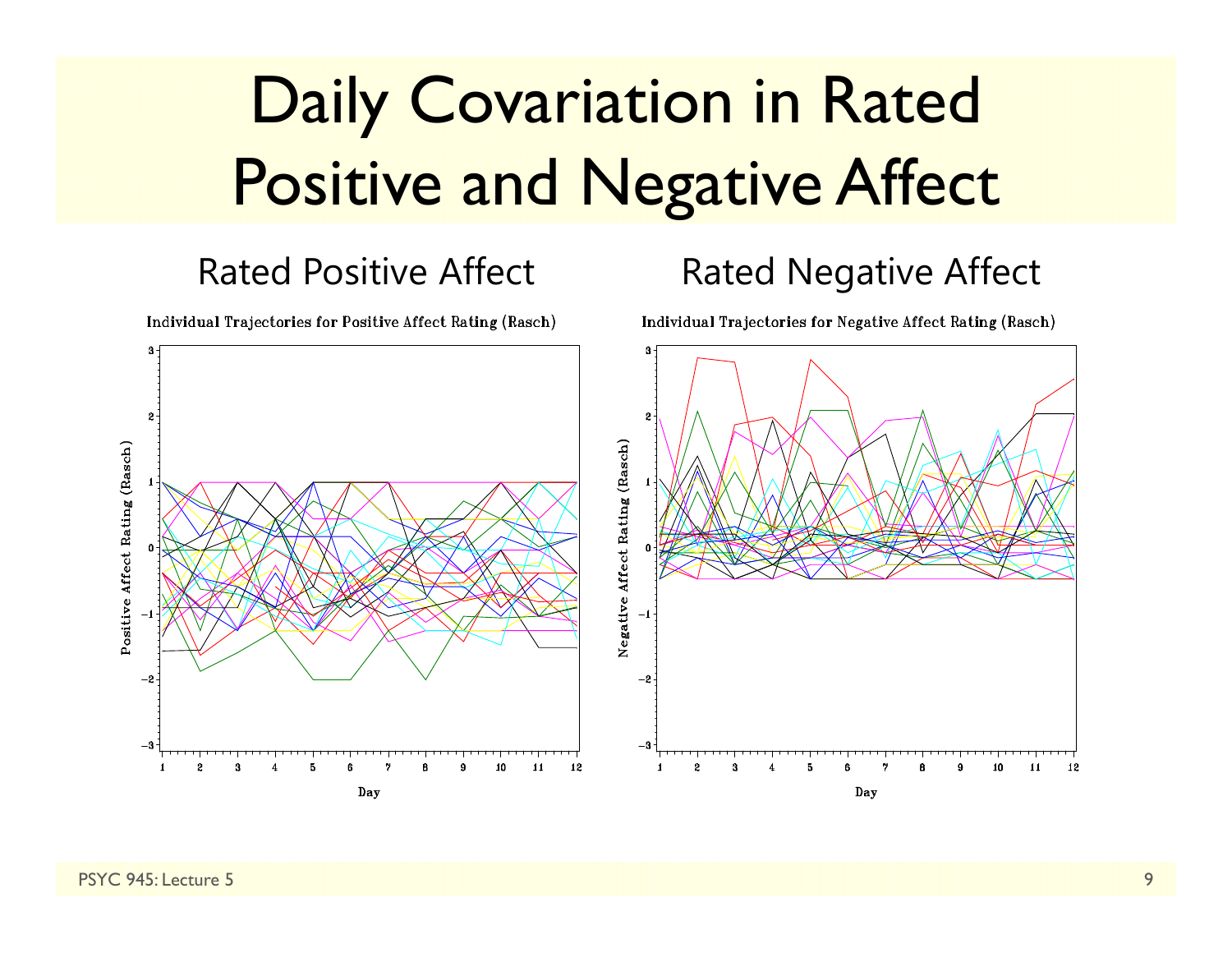### Multivariate Relations of Change: WP

- Outcomes can be related within persons as well
- Correlated (Coupled) Residuals:
	- Do two DVs travel together over time?
	- Value  $\triangleright$  Are you off your line in the same way for each DV at a given occasion?
		- (Yes, in this picture)

Multivariate models are also really useful in testing multivariate hypotheses about **fixed effects**…

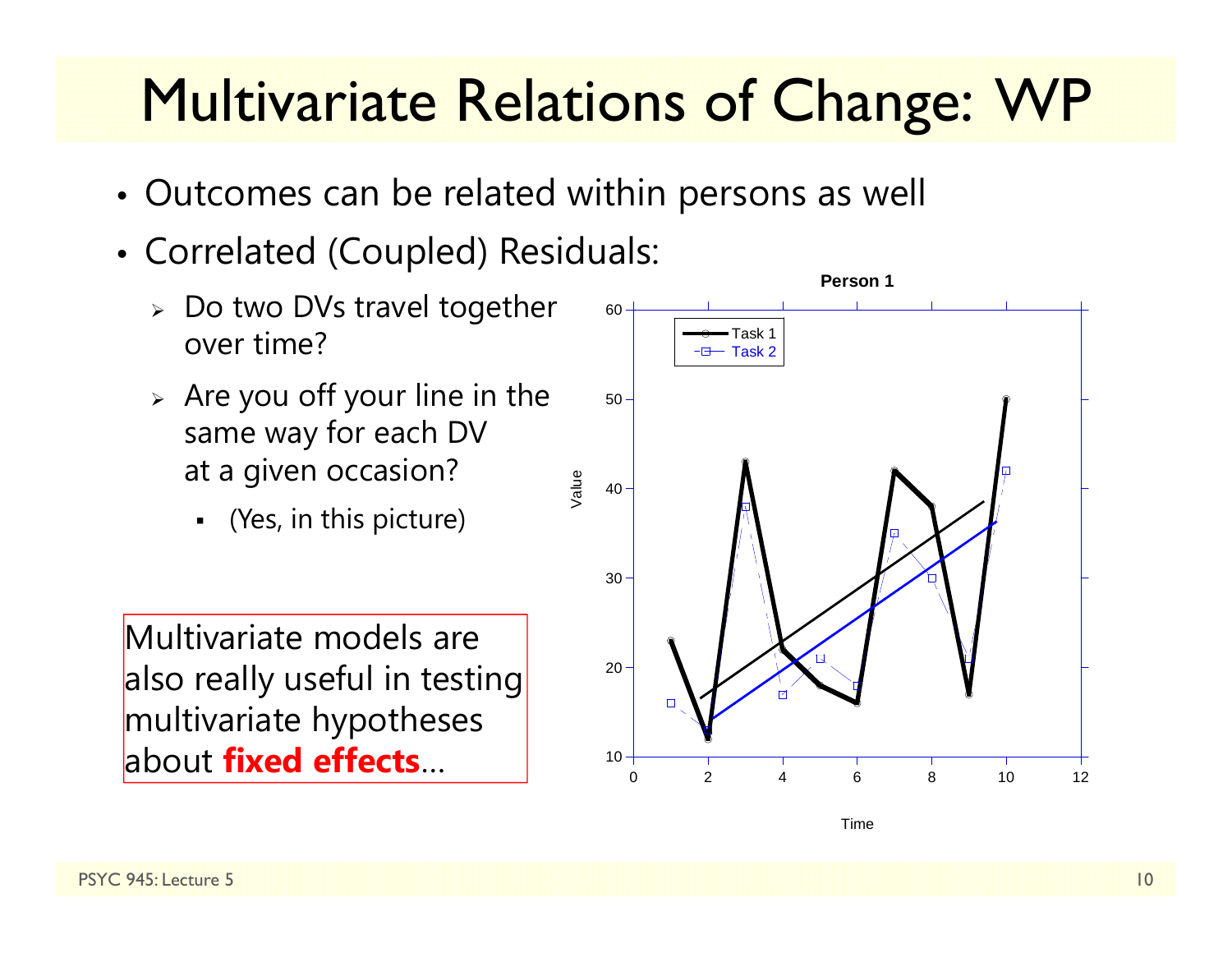# Differences in Effect Size across DVs

#### **Scenario 1: Fixed effect is significant for both DVs:**



Just because a predictor is **significant for both DVs** does not mean it has the **same magnitude** of relationship across DVs!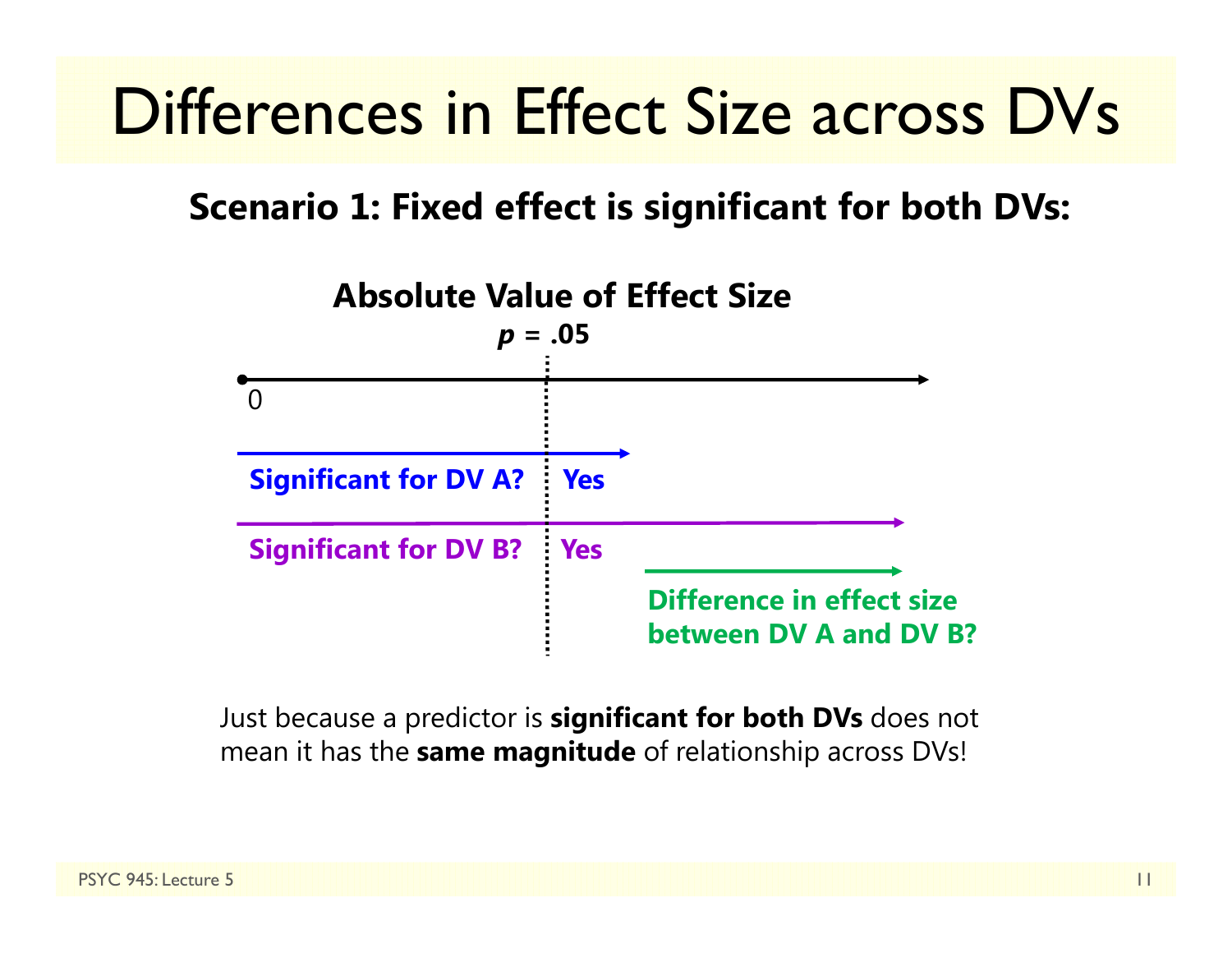# Differences in Effect Size across DVs

#### **Scenario 1: Fixed effect is significant for DV B only:**



Also, just because a predictor is **non-significant for one DV but significant for another DV** does not mean it has **different magnitudes** of relationships across DVs!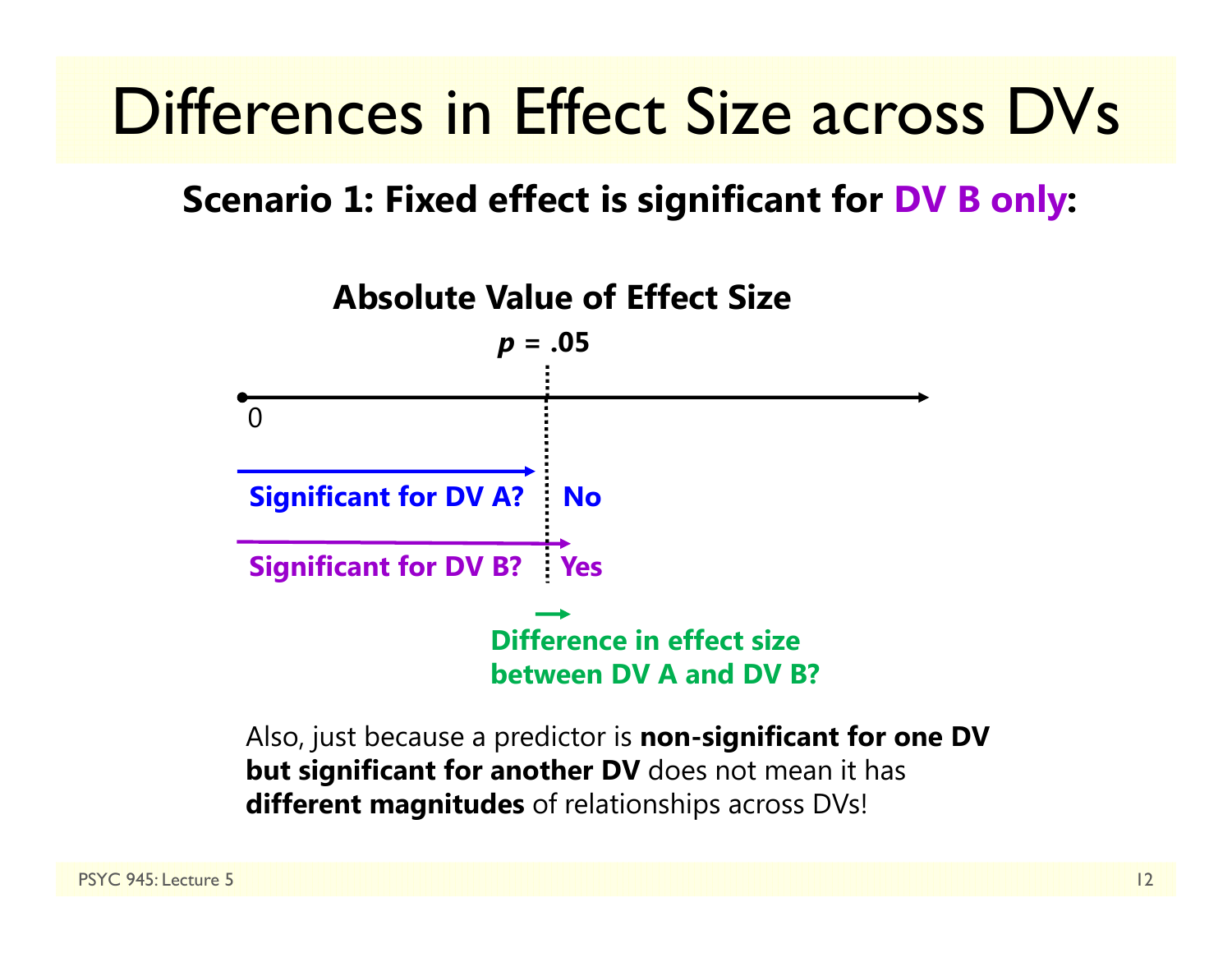#### Why multivariate models should be used to test hypotheses about differences in effect sizes:

- Testing **differences in effect size of predictors** requires both DVs in the same model!
- But if the effects are the same, you can specify a **single effect** across DVs to reduce the number of estimated parameters.
- Hypotheses about **difference scores** are best tested using the original outcomes that created the difference in a multivariate model so that information about **absolute amount** is also provided.
- If DVs have missing data but are correlated, then tests of fixed effects may have **more power** in a multivariate model.
- Keep in mind that these models test differences in unstandardized fixed effects, so the DVs need to be on the **same scale** (or should be transformed onto the same scale before-hand otherwise).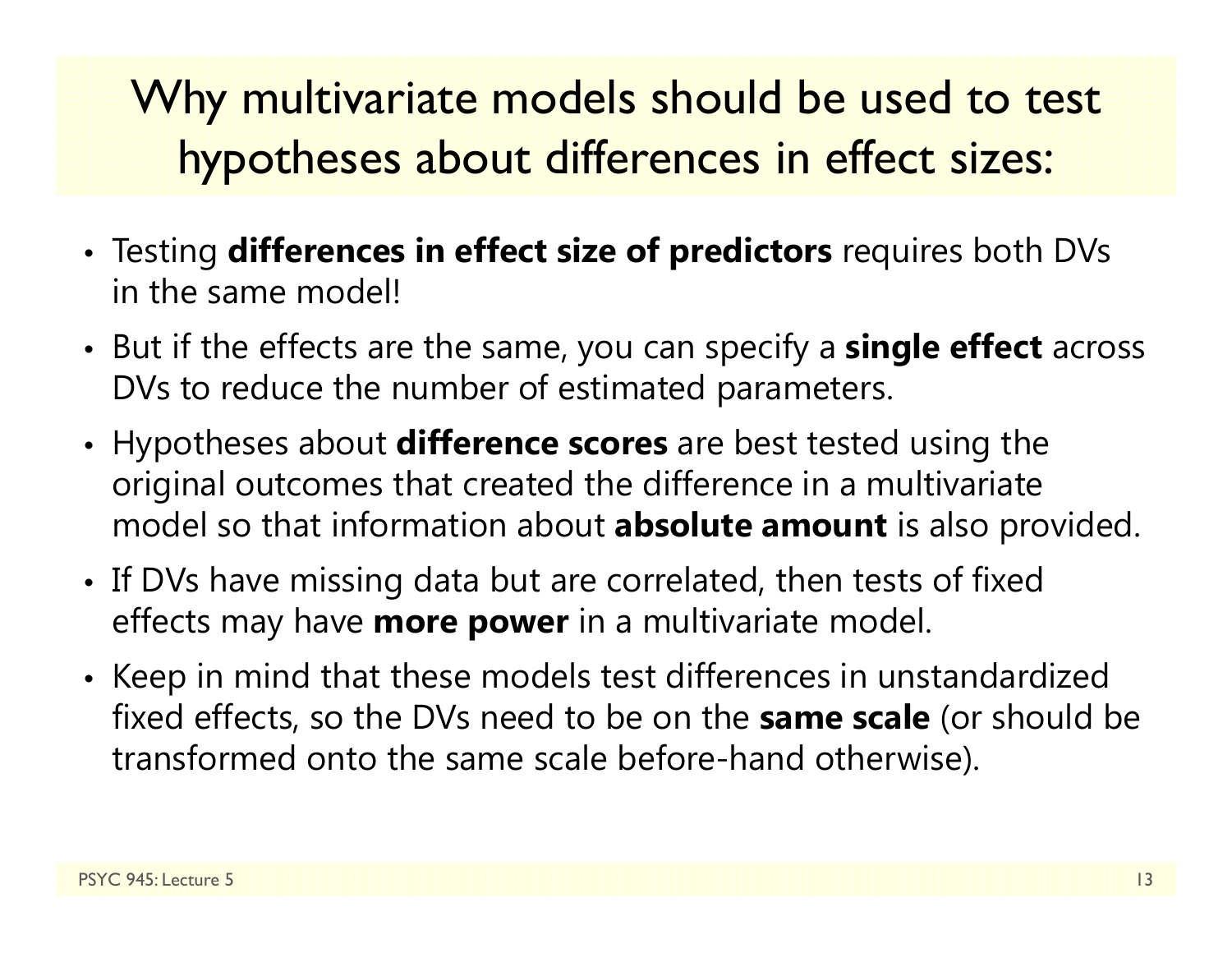# Multivariate Longitudinal Data Structure: "Double Stacked" into 3 levels

| Outcome                                                                                                                                                                                                                                                                                                                                                            | <b>DV</b>    | <b>dvA</b>     | dvB            | Wave           |             |                                                     |
|--------------------------------------------------------------------------------------------------------------------------------------------------------------------------------------------------------------------------------------------------------------------------------------------------------------------------------------------------------------------|--------------|----------------|----------------|----------------|-------------|-----------------------------------------------------|
| $Y_{i1a}$                                                                                                                                                                                                                                                                                                                                                          | A            |                | $\overline{0}$ | 1              | $1_{\cdot}$ | Double-stack two DVs<br>into a single outcome       |
| $Y_{i2a}$                                                                                                                                                                                                                                                                                                                                                          | $\mathsf{A}$ |                | $\Omega$       | $\overline{2}$ |             |                                                     |
| $Y_{i3a}$                                                                                                                                                                                                                                                                                                                                                          | A            |                | $\Omega$       | 3              | 2.          | Create an indicator for<br>which DV is which        |
| $Y_{i4a}$                                                                                                                                                                                                                                                                                                                                                          | A            |                | $\Omega$       | $\overline{4}$ |             |                                                     |
| $Y_{i5a}$                                                                                                                                                                                                                                                                                                                                                          | $\mathsf{A}$ |                | $\Omega$       | 5              |             | (e.g., A,B)                                         |
| $Y_{i6a}$                                                                                                                                                                                                                                                                                                                                                          | A            |                | $\Omega$       | 6              |             |                                                     |
| $Y_{i1b}$                                                                                                                                                                                                                                                                                                                                                          | B            | $\overline{0}$ |                | 1              | 3.          | Create a dummy                                      |
| $Y_{i2b}$                                                                                                                                                                                                                                                                                                                                                          | B            | $\overline{0}$ |                | $\overline{2}$ |             | variable for each<br>$dvA = (1,0)$<br>$dvB = (0,1)$ |
| $Y_{i3b}$                                                                                                                                                                                                                                                                                                                                                          | B            | $\overline{0}$ |                | 3              |             |                                                     |
| $Y_{i4b}$                                                                                                                                                                                                                                                                                                                                                          | B            | $\overline{0}$ |                | $\overline{4}$ |             |                                                     |
| $Y_{i5b}$                                                                                                                                                                                                                                                                                                                                                          | B            | $\overline{0}$ |                | 5              | 4.          | Keep all other                                      |
| $Y_{i6b}$                                                                                                                                                                                                                                                                                                                                                          | B            | $\overline{0}$ |                | 6              |             | variables                                           |
| $\mathsf{M}$ $\mathsf{A}$ $\mathsf{M}$ $\mathsf{B}$ $\mathsf{M}$ $\mathsf{M}$ $\mathsf{M}$ $\mathsf{M}$ $\mathsf{M}$ $\mathsf{M}$ $\mathsf{M}$ $\mathsf{M}$ $\mathsf{M}$ $\mathsf{M}$ $\mathsf{M}$ $\mathsf{M}$ $\mathsf{M}$ $\mathsf{M}$ $\mathsf{M}$ $\mathsf{M}$ $\mathsf{M}$ $\mathsf{M}$ $\mathsf{M}$ $\mathsf{M}$ $\mathsf{$<br>This shows data for 1 nerson |              |                |                |                |             |                                                     |

SHOWS GATA FOR 2 outcomes, over 6 waves.

We'll use "DV" to structure the **GG** and **R**matrices, and "dvA" and "dvB" to create DVspecific fixed effects in the model for the means.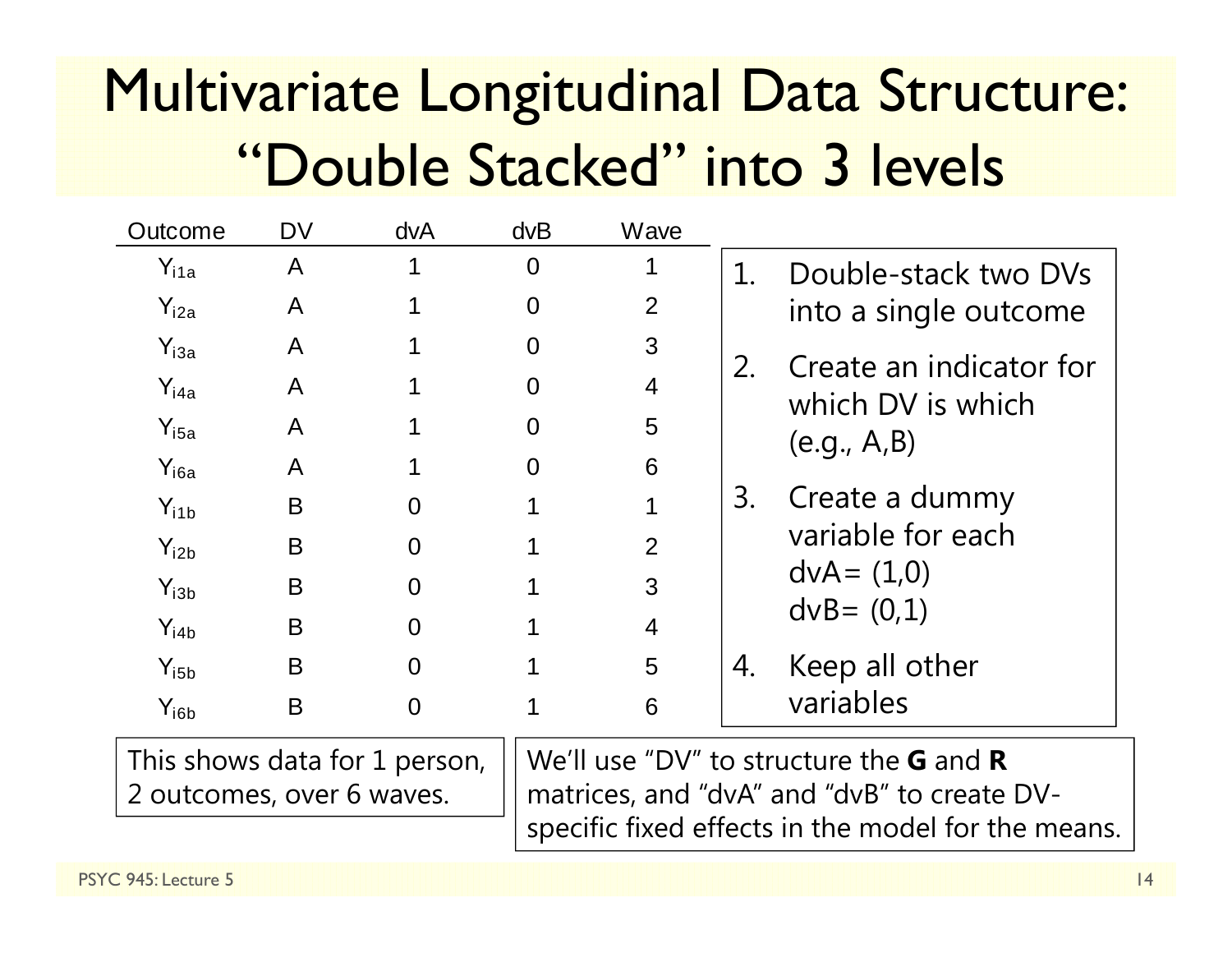# "Direct Effects" Multivariate Model

**Level 1 (Time crossed with DV, Within-Person):**

 $\mathbf{y}_{\rm tid}$  =  $\mathbf{dv}$ A  $[\mathbf{\beta}_{\rm 0ia+}\,\mathbf{\beta}_{\rm 1ia}(\mathbf{timeti}_a)+\mathbf{eti}_a]+\mathbf{ev}$ **dvB β0ib<sup>+</sup> β1ib(timeti b)+ etib Level 2 (Between-Person): β0ia <sup>=</sup> γ00a <sup>+</sup> γ01a(Predi) + U0ia**  $\beta_{1i}$  = γ<sub>10a</sub> + γ<sub>11a</sub>(Pred<sub>i</sub>) + U<sub>1ia</sub> **β0ib <sup>=</sup> γ00b <sup>+</sup> γ01b(Predi) + U0ib** $\beta_{1ib} = \gamma_{10b} + \gamma_{11b}(\text{Pred}_{i}) + U_{1ib}$ **If DV=A, β0i1 is awake If DV=B, β0i2 is awake Intercept and slope for DV=A Intercept and slope for DV=B**

**SAS code:** MODEL outcome = dvA dvB dvA\*time dvB\*time dvA\*pred dvB\*pred dvA\*time\*pred dvB\*time\*pred / **NOINT**

**Note: there are no "main" effects of predictors (i.e., by themselves)** **NOINT shuts off the overall intercept so that dvA <sup>=</sup> γ00a and dvB <sup>=</sup> γ00b**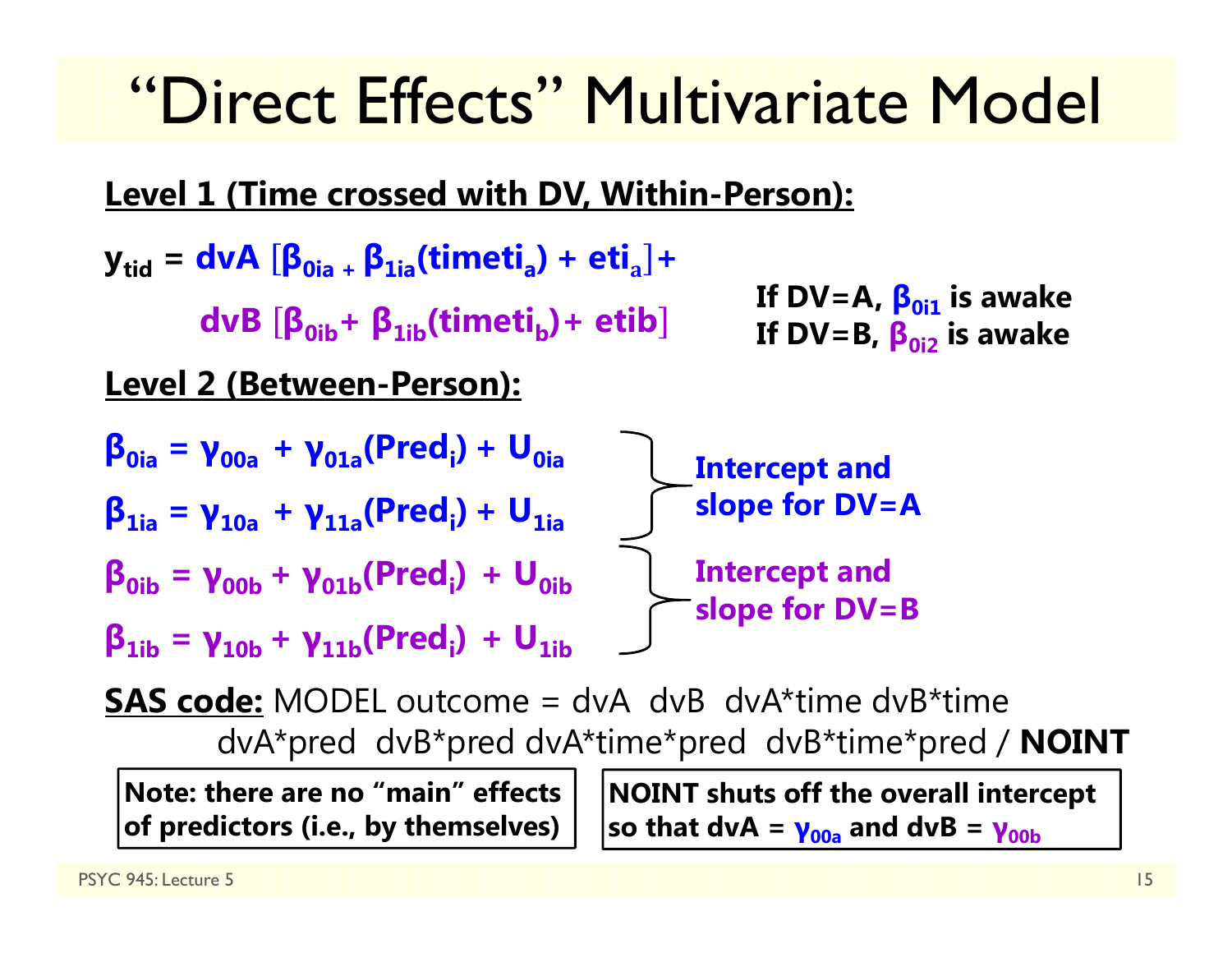# Multivariate Model Level-2 **G** Matrix

**G** Matrix for Between-Person Random Effects Variances: Estimate intercept and slope variances **per DV** and all covariances

#### **SAS code:**

RANDOM dvA dvB dvA\*time dvB\*time / TYPE=UN SUBJECT=Person

**Note: there are no intercepts or slopes by themselves listed here**

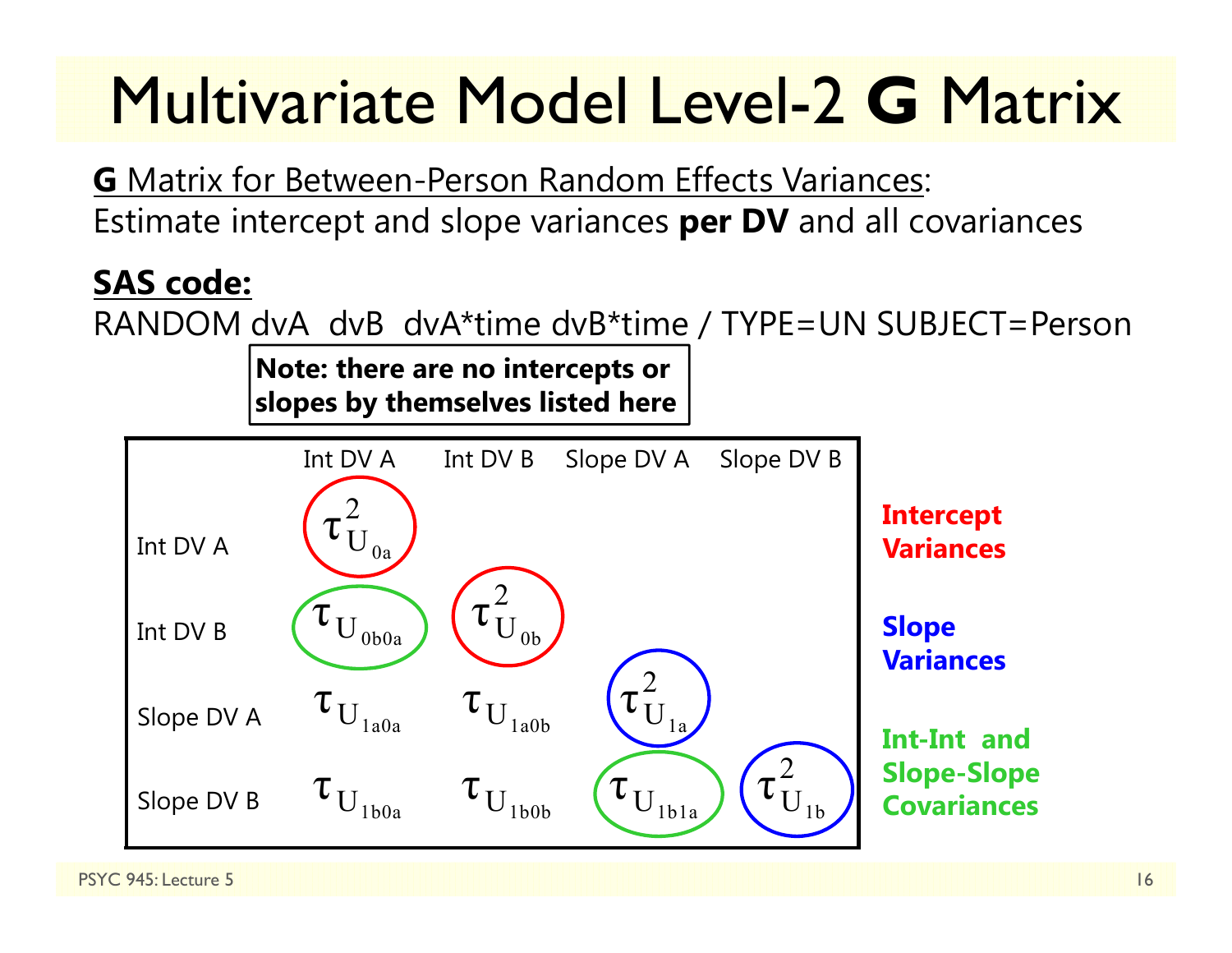### Caveats about Correlated Random Effects in Multivariate Longitudinal Models

- • $\bullet$  If the random effects variances are not significant, a covariance between them is not likely to be estimable
	- $\triangleright\;$  Can try it anyway if you do get some variance estimates in the first place (i.e., numbers as opposed to dots)
	- Random effects structure doesn't have to match across DVs but it's helpful if it does
- More random effects  $\rightarrow$  tougher estimation
	- $\triangleright$  Random effects solution may be unstable: numerically large correlations may not be statistically significant due to large SEs for covariances
	- May need to reduce number of random effects (most examples I've seen use linear slopes only)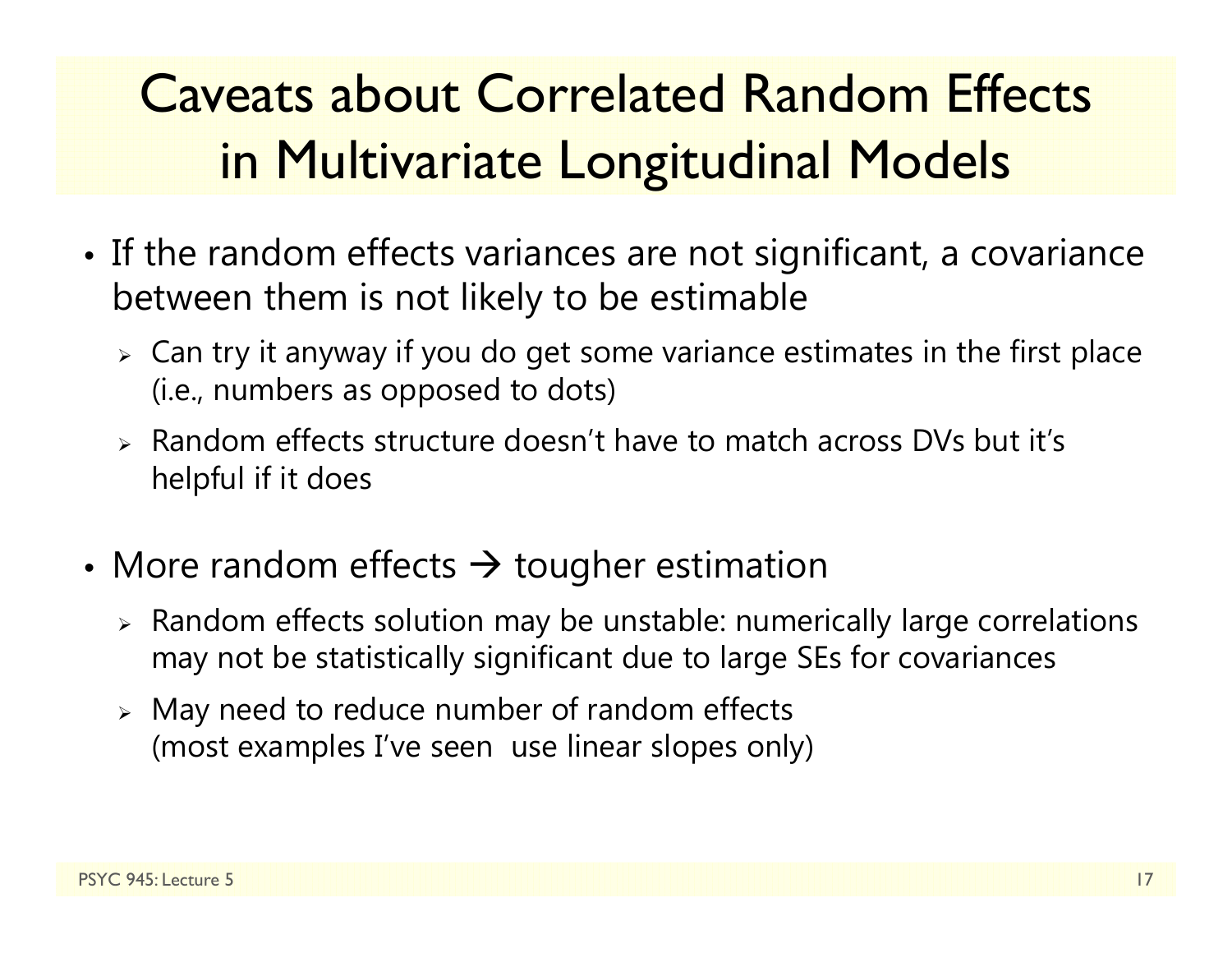# Multivariate Model Level-1 **R** Matrix

**R** Matrix for Within-Person Residual Variances: Estimate residual variance **per DV** and covariance between DVs at same occasion

#### **SAS code:**

REPEATED DV / TYPE=UN SUBJECT=Wave\*Person

Categorical version of DV is used to structure the **R** matrix



This assumes equal residual variance with no covariance over time WITHIN EACH DV, but residuals at the same occasion can be correlated across DVs.

#### **Residual variances**

**Res-Res Covariance: = specific covariance remaining after accounting for the effects of time**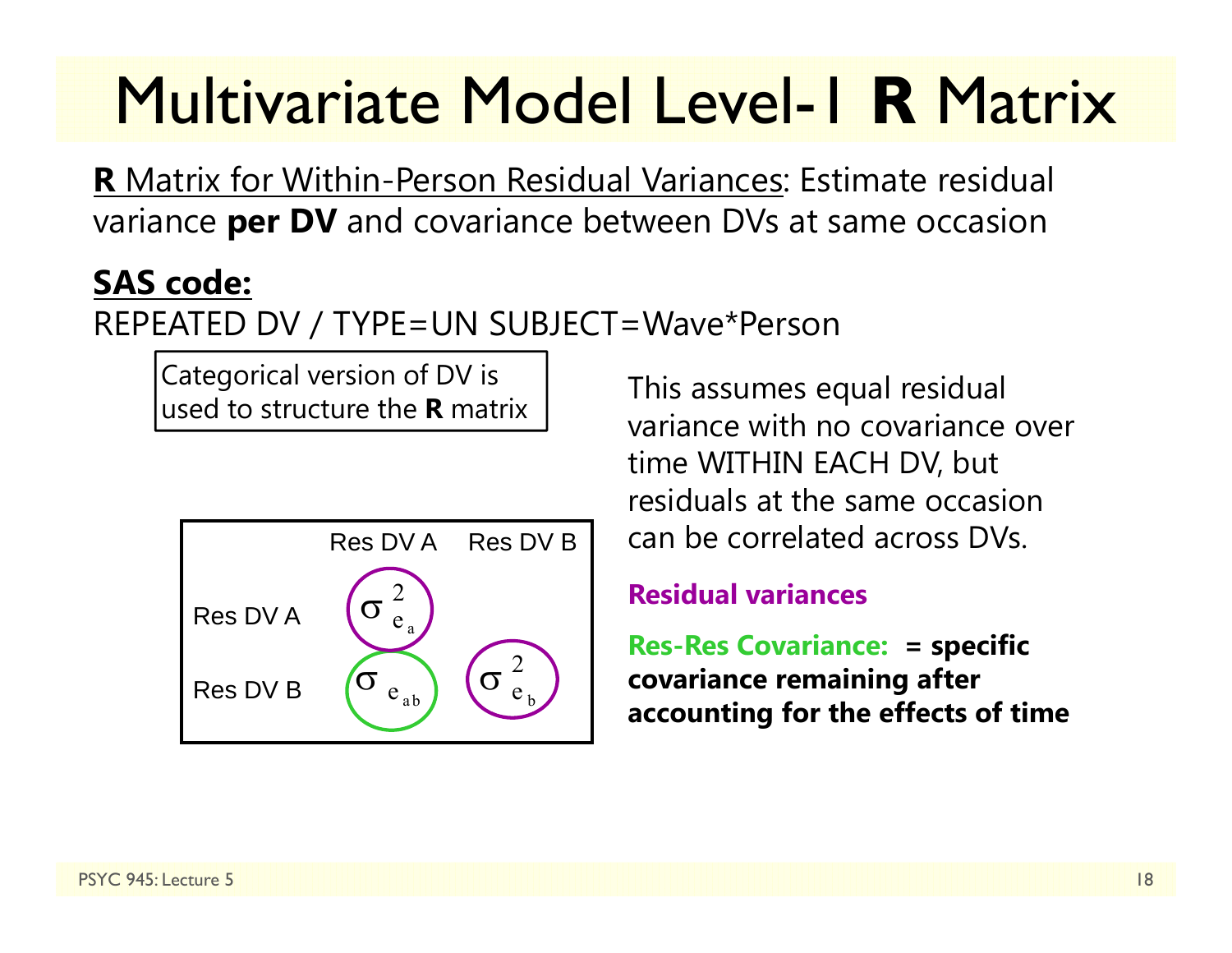# What about Multivariate Alternative Covariance Structures Models?

- • So far we've only seen multivariate random effects models. Are there multivariate versions of alt structures models?
- Yes, but they are much more limited—3 real options:
	- Direct product structures: TYPE= UN@UN, UN@AR1
		- Assumes equal variances across time
		- Assumes same pattern of autocorrelation holds for each DV!
		- See REPEATED statement in SAS manual for further explanation
	- $\triangleright$  Completely unstructured multivariate
		- Specify DV\*cat\_time after REPEATED statement
		- Estimates all possible variances and covariances separately
		- Not terribly informative (no between- and within-person separation)
	- $\triangleright$  Just specify a random intercept (i.e., assume compound symmetry)
		- Not optimal, but it's the best I can come up with in the software I know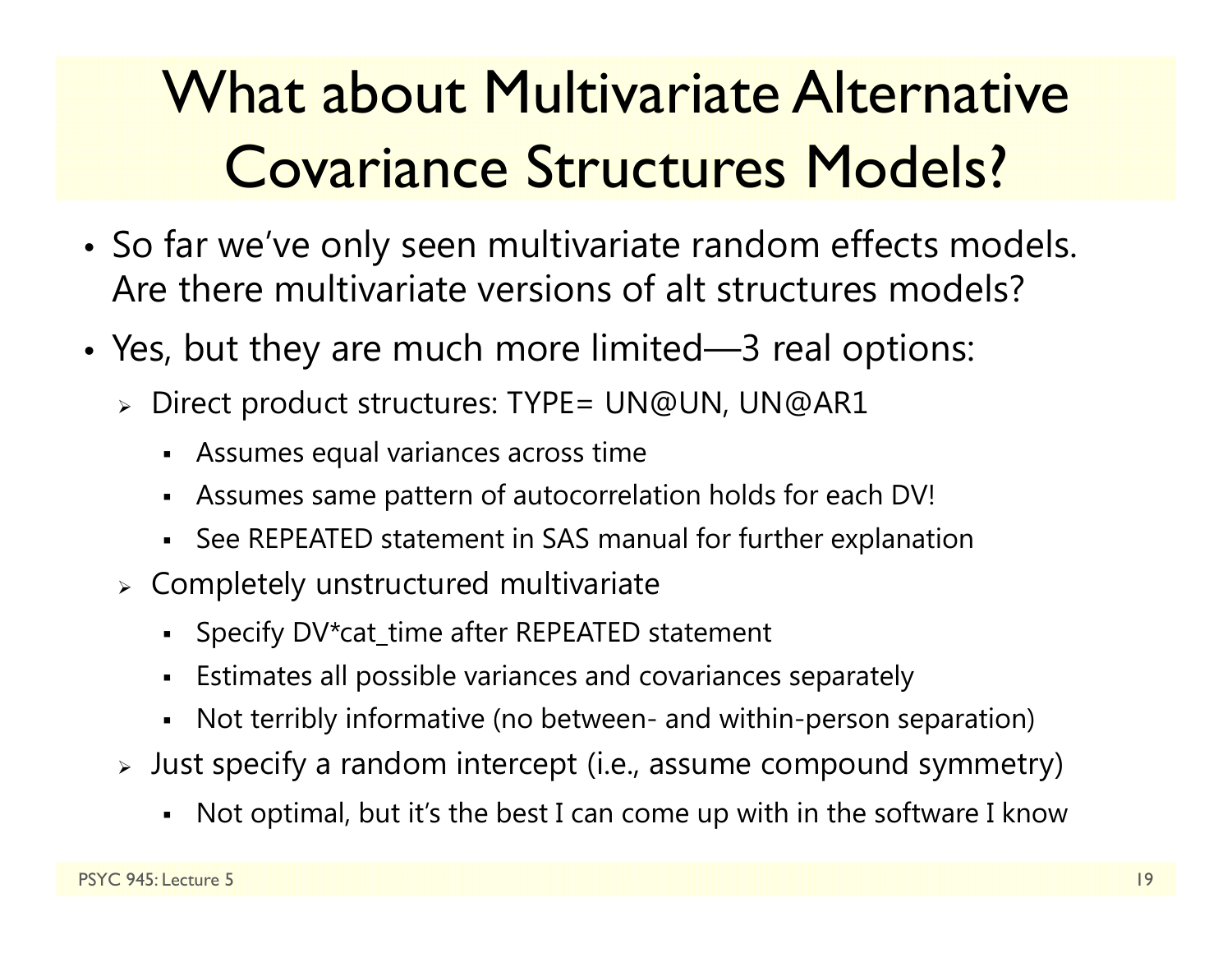# Multivariate Model Specification Options

- So far we've seen a "**direct effects**" fixed effects model:
	- outcome = dvA dvB dvA\*time dvB\*time dvA\*pred dvB\*pred / **NOINT**
	- **REMOVE** overall intercept, each effect is specified per DV directly
	- $\triangleright\;$  Pro: The model estimates directly provide an intercept and **significance test for each predictor fixed effect** per DV
	- $\triangleright\;$  Con: The model does not directly test differences in effect size

**G and R always use direct effects either way**

- An alternative is the "**difference in effects**" fixed effects model:
	- **KEEP** general intercept, one DV serves as reference
	- $\triangleright$  Simple main effects are then specifically for reference DV; "interactions" are then *differences* in effects for the interacting DVs
	- $\triangleright$  outcome = (int) dvB time dvB\*time pred dvB\*pred /
	- Pros The model "**interactions" directly test differences in effect size**; if removed, the main effect becomes a single effect across DVs
	- $\triangleright\;$  Con: The model does not directly provide an intercept and significance test for each predictor fixed effect for the non-reference DVs (but ESTIMATE/TEST/LINCOM can be used to get those)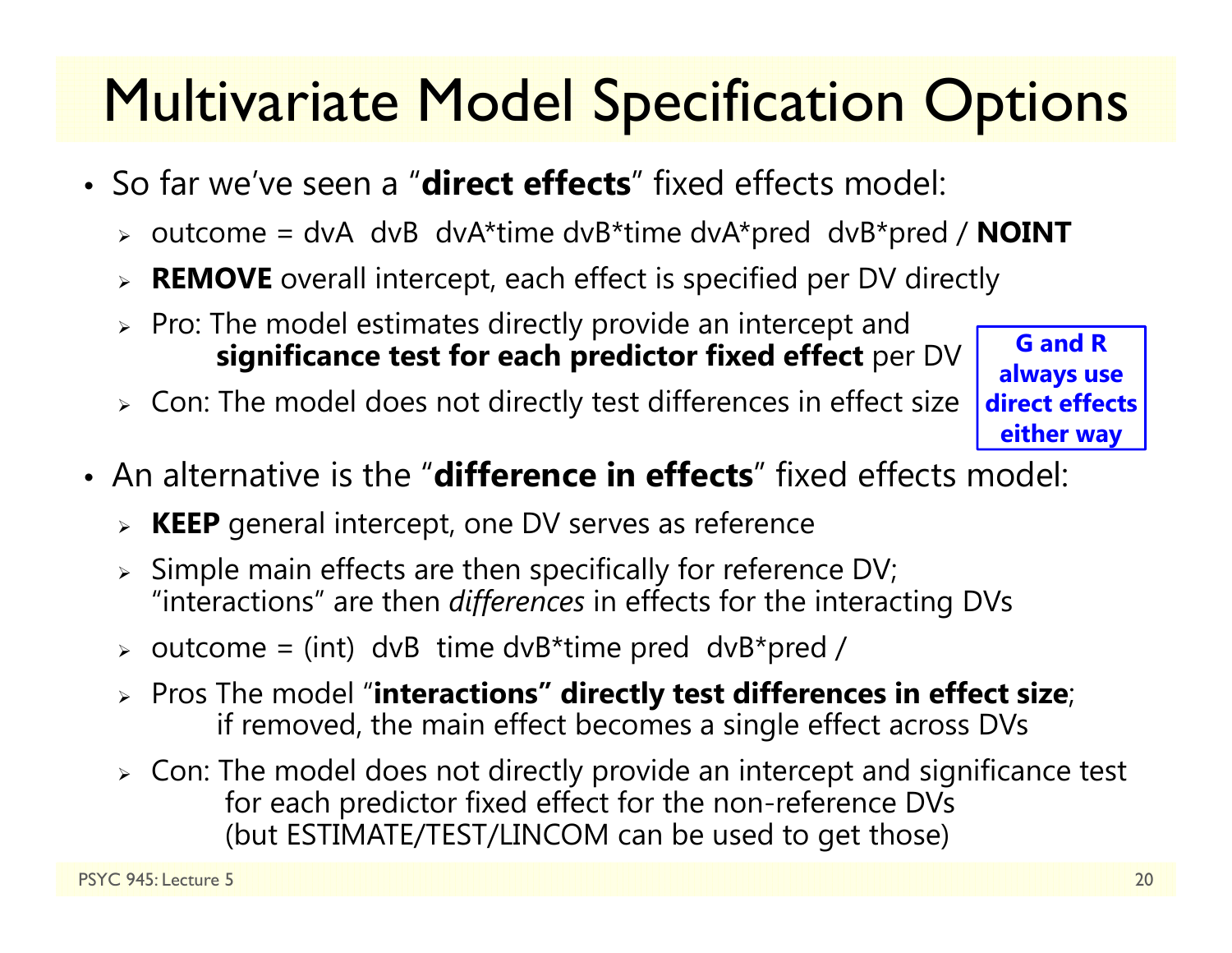#### Time-Varying Predictors vs. Multivariate MLM

Why choose Univariate MLM (X is time-varying predictor):

- X only fluctuates over time (BP and WP is easy to split)
- You know for sure which is X and which is Y
- X precedes Y in time
- Can test moderators of the X-Y relationship at each level via fixed effects
- Can test random effects of WP X or interactions of WP X\*time

#### Why choose Multivariate MLM (X is another outcome):

- X changes over time (BP intercept and slope needed)
- Either variable could possibly or logically be X or Y
- X and Y occur at same time
- X-Y relationship is modeled via covariances that cannot differ (except by group maybe)
- WP X effect is constrained equal over persons and time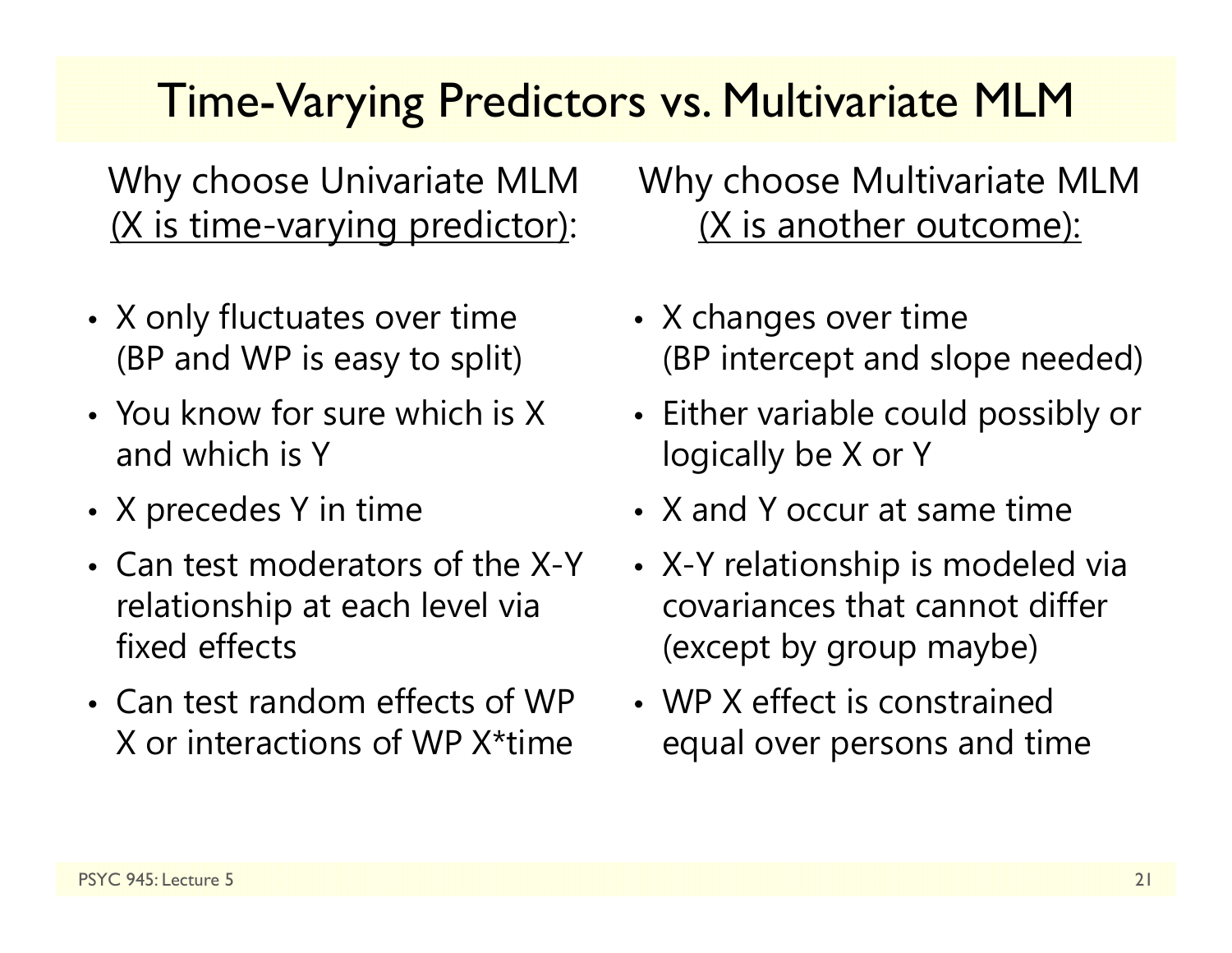# Multivariate Models via M-SEM

- Person-MC (or baseline centering) is the poor man's version of a model-based decomposition of BP and WP variance, which is necessary when X is treated as a predictor in MLM programs
- Through Multilevel Structural Equation Modeling (M-SEM), it is possible to fit a model for X along with the model for Y
	- $\triangleright$  It's called SEM because random effects = latent variables, but there is no latent variable measurement model as in traditional uses of SEM
	- $\triangleright$  Person mean = random intercept variance, WP deviation = residual variance, but can also include random slopes for change over time in X
	- $\triangleright\;$  Can directly assess multilevel mediation through simultaneous analysis
	- $\triangleright$  Some evidence that level-2 effects are less biased (because person mean is not perfectly reliable), but more imprecise (more parameters to estimate)
- What could go wrong? No REML! Good luck fitting interactions!
	- $\triangleright$  Those involving level-2 effects are modeled as latent variable interactions
	- $\triangleright$  This requires numeric integration, a very computationally intense way of getting parameter estimates in ML, which may not be possible in all data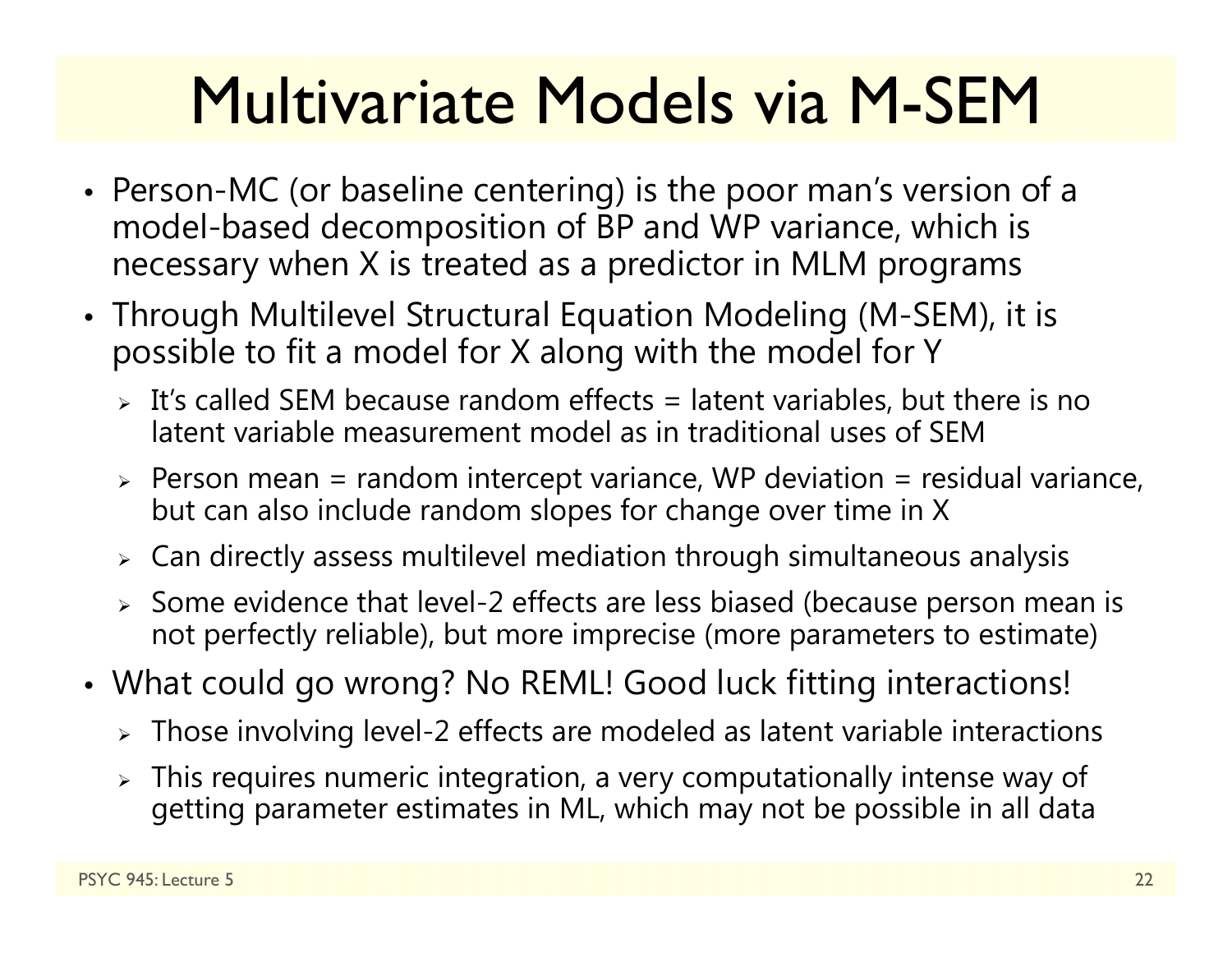### Summary: Multivariate models permit…

- • Tests of hypotheses about BP relations (among intercepts and slopes) and WP relations (among residuals)
	- BP: Does level on one DV correlate with level on another DV?
	- BP: Does change on one DV correlate with change on another DV?
	- WP: Do two DVs 'travel together' over time within persons?
- • Tests about differences in effect size of predictors across DVs
	- $\triangleright$  Is the effect of the predictor significant per DV?
	- Is the effect of the predictor significantly *different* across DVs?
- Multivariate longitudinal models can be seen as an alternative to univariate longitudinal models with time-varying predictors with pros and cons… and can be estimated using **SEM** …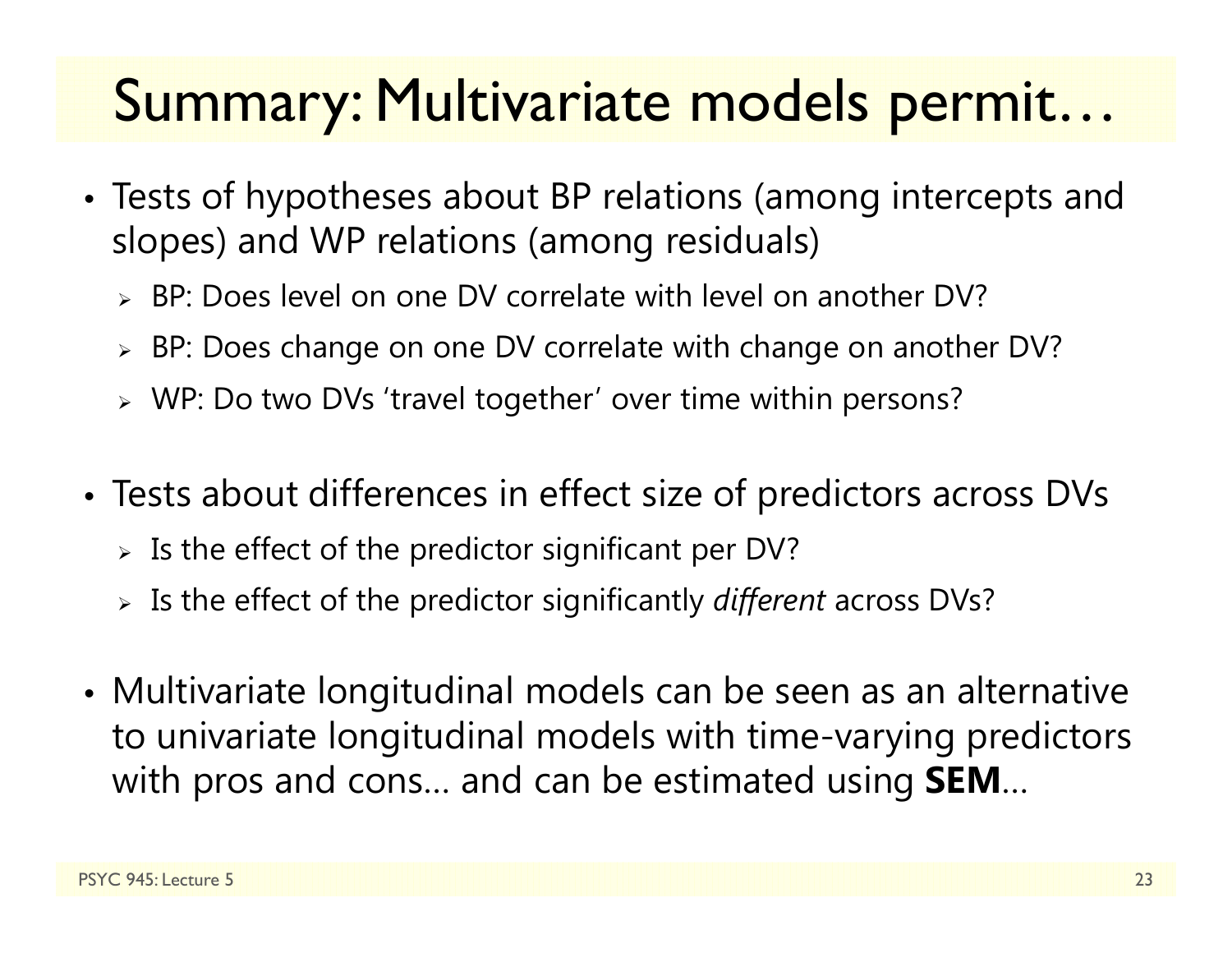# Translating MLM into SEM...

- "Random effects" = "pile of variance" = "variance components"
	- $\triangleright$  Random effects represent "person\*something" interaction terms
	- $\triangleright$  Random intercept  $\rightarrow$  person\*intercept (person "main effect")
	- $\triangleright$  Random linear slope  $\rightarrow$  person\*time interaction
	- Capture **specific patterns of covariation** of unknown origin…
		- *Why do people need their own intercepts and slopes?* We can add person-level predictors to answer these questions
- Random effects can also be seen as **latent variables**
	- $\triangleright$  Latent variable = unobservable ability or trait
		- Latent variables are created by the common variance across items
		- In longitudinal data, the latent variables can be thought of as "general tendency" and "propensity to change" as created by measuring the same outcome over time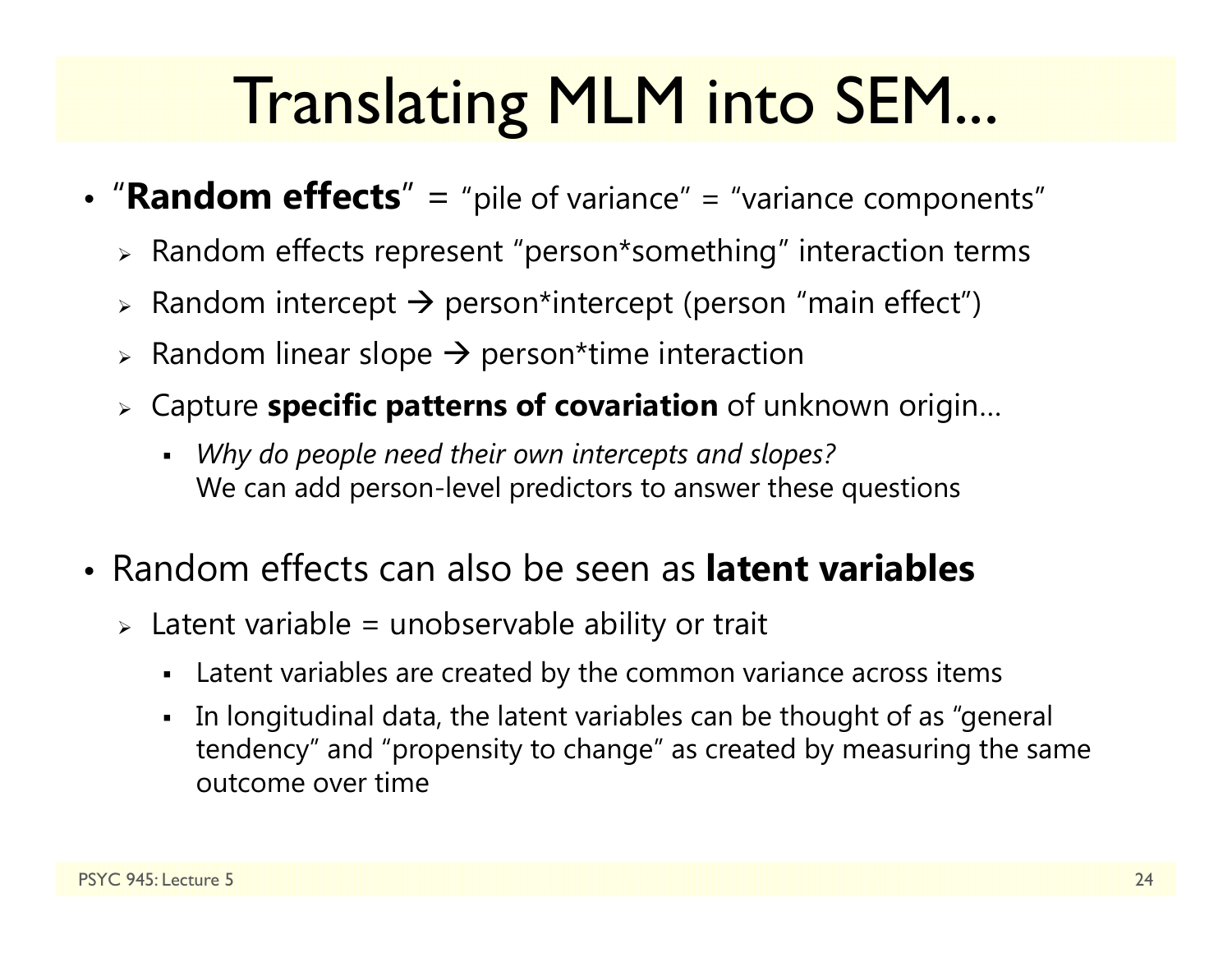# Confirmatory Factor Analysis (CFA)

- CFA model:  $y_{is} = \mu_i + \lambda_i F_s + e_{is}$  (SEM is just relations among F's)
	- Observed response for item *i* and subject *s*
		- = intercept of item *i* (μ)
			- + subject *<sup>s</sup>*'s latent trait/factor (F), item-weighted by λ
			- + error (e) of item *i* and subject *s*
- Two big differences when using two factors for longitudinal data:
	- Usually two factors for "level" and "change" (intercept and slope): **yti = (γ<sup>00</sup> + U0i) + (γ<sup>10</sup> + U1i)timeti + eti so the U's are the F's**
	- The **item (outcome)** intercepts **μi** cannot be separately identified from the "intercept" factor and therefore must be fixed to 0
	- The factor loadings **λi** for how each outcome relates to the latent factor are usually pre-determined by how much time as passed, and thus usually gets fixed to the difference in time across longitudinal outcomes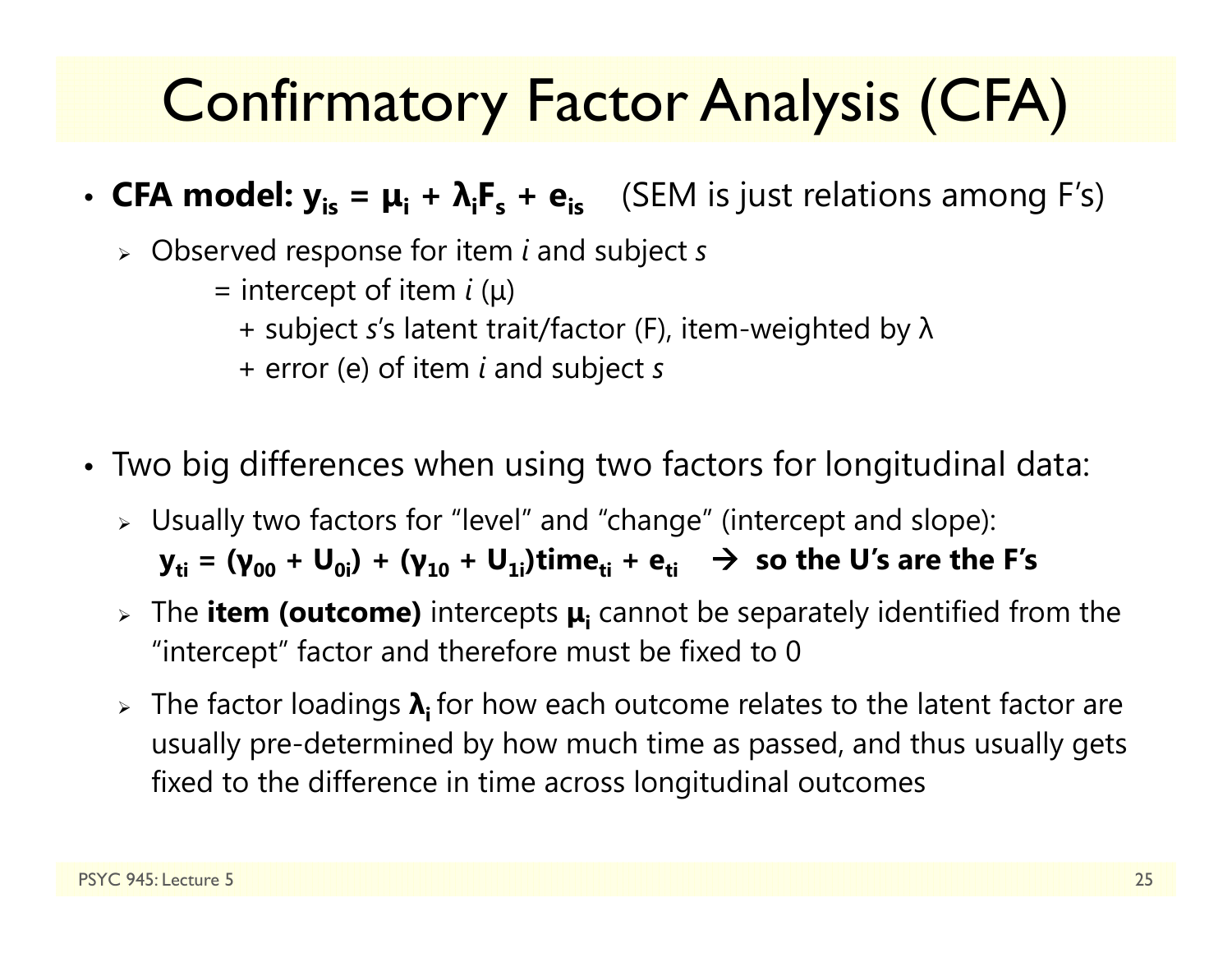- •• BP model: e<sub>ti</sub>-only model for the variance
	- **yti <sup>=</sup> γ00 <sup>+</sup> eti**



**Mean of the intercept factor** = fixed intercept γ<sub>οο</sub>

**Loadings of intercept factor = 1 (all occasions contribute equally)**

**Item intercepts = 0 (always)**

**Variance of intercept factor = 0 so far**

**Residual variance (e) is assumed to be equal across occasions**

 After controlling for the *fixed* intercept, residuals are assumed uncorrelated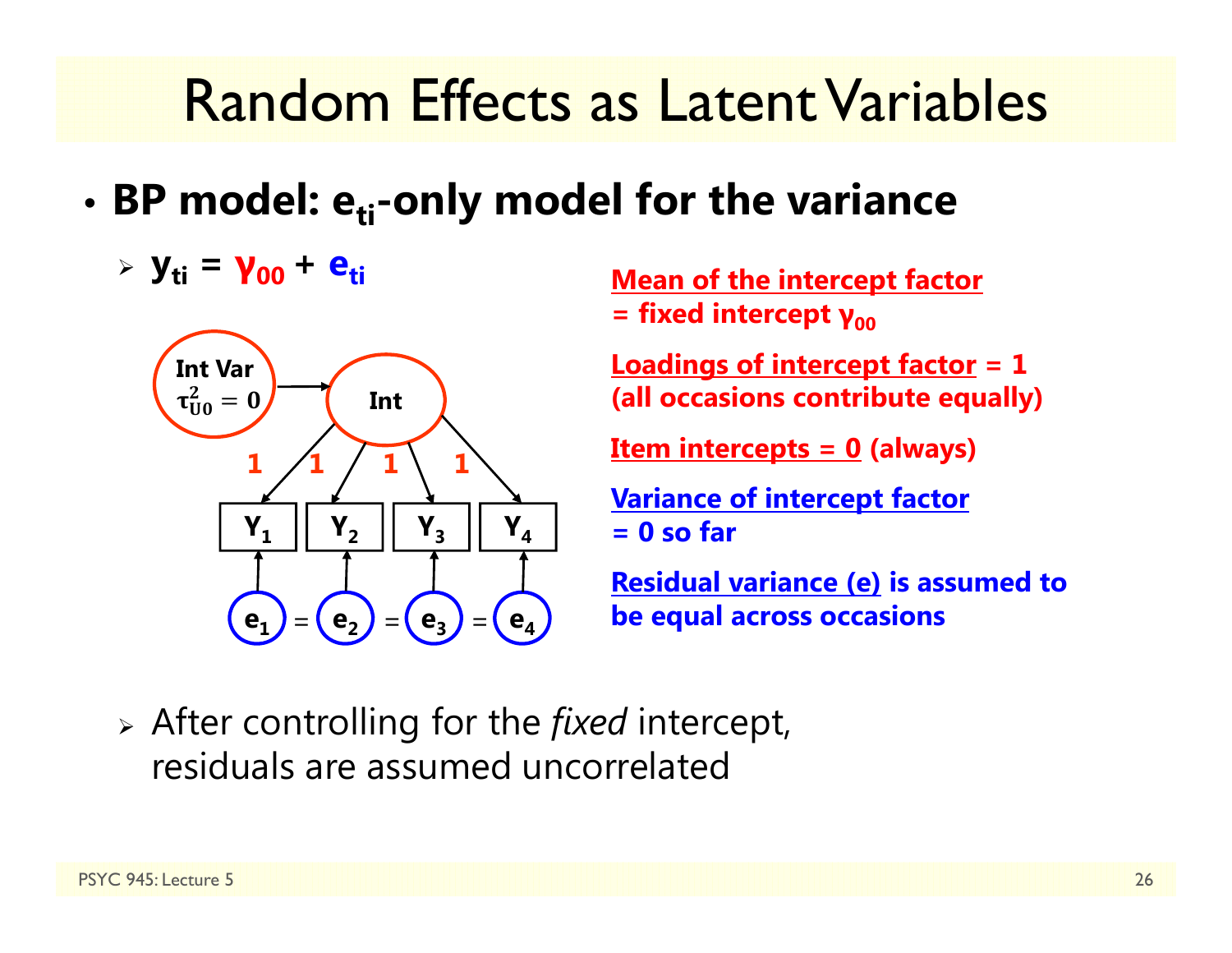- • **+WP model: U0i + eti model for the variance**
	- **yti <sup>=</sup> γ00 <sup>+</sup> U0i <sup>+</sup> eti**



**Mean of the intercept factor** = fixed intercept γ<sub>οο</sub>

**Loadings of intercept factor= 1 (all occasions contribute equally)**

**Variance of intercept factor = random intercept variance**

**Residual variance (e) is assumed to be equal across occasions**

 After controlling for the *random* intercept, residuals are assumed uncorrelated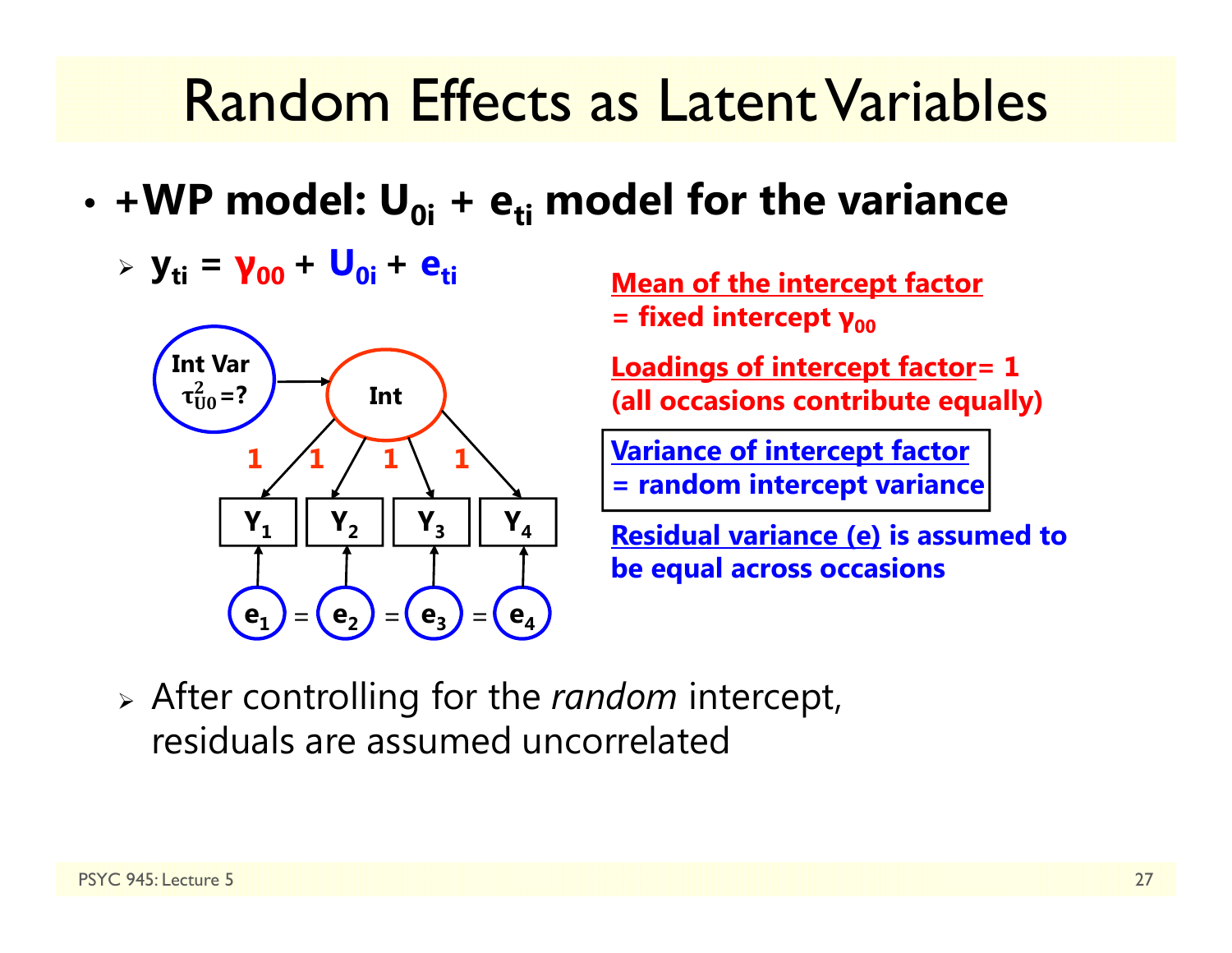- • **Fixed linear time, random intercept model:**
	- **yti <sup>=</sup> γ00 <sup>+</sup> (γ10Timeti) + U0i <sup>+</sup> eti**



 After controlling for the *fixed linear slope and random intercept*, residuals are assumed uncorrelated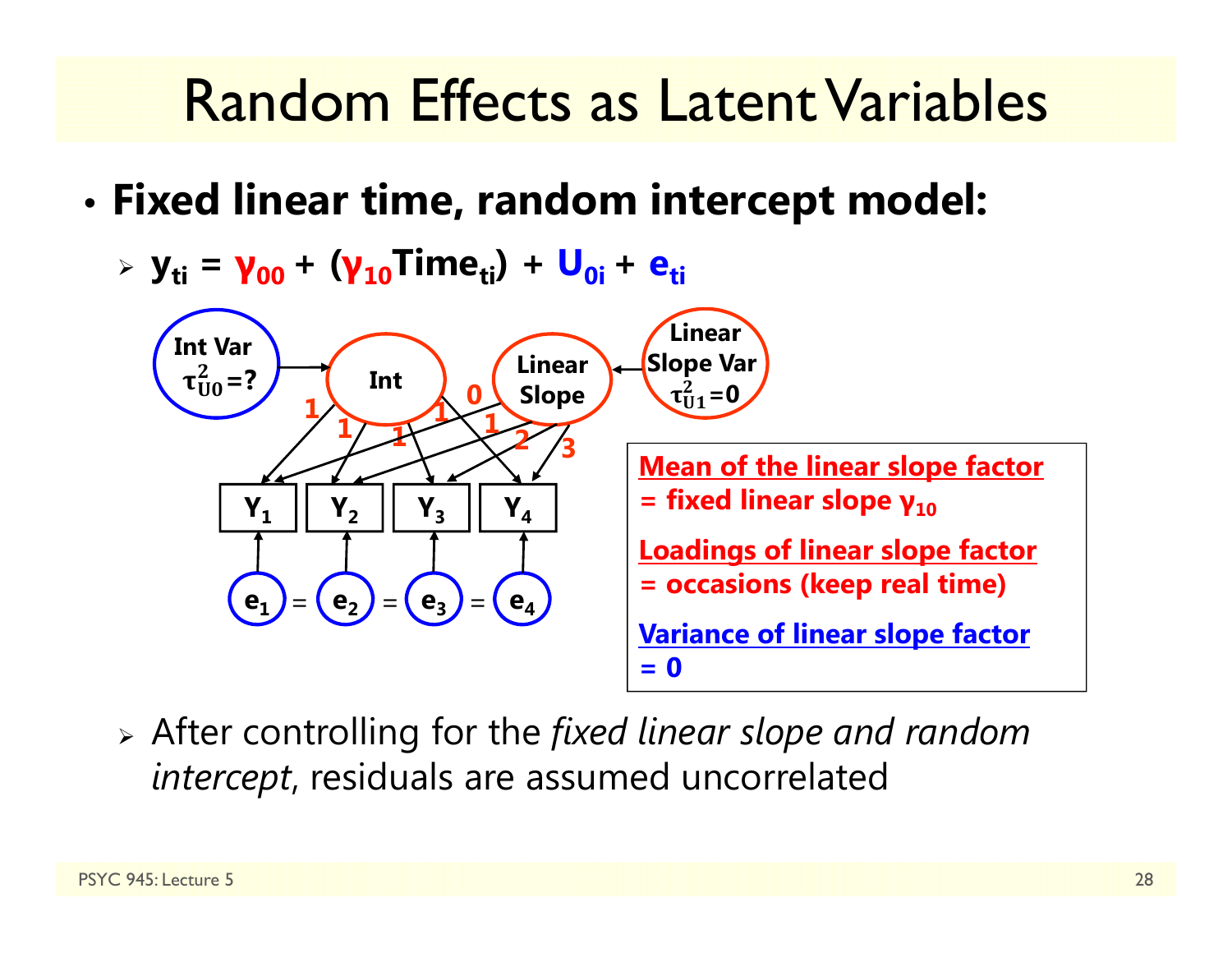• **Random linear model:**

**≯** y<sub>ti</sub> = γ<sub>00</sub> + (γ<sub>10</sub>Time<sub>ti</sub>) + U<sub>0i</sub> + (U<sub>1i</sub>Time<sub>ti</sub>) + e<sub>ti</sub>



 After controlling for the *random linear slope and random intercept*, residuals are assumed uncorrelated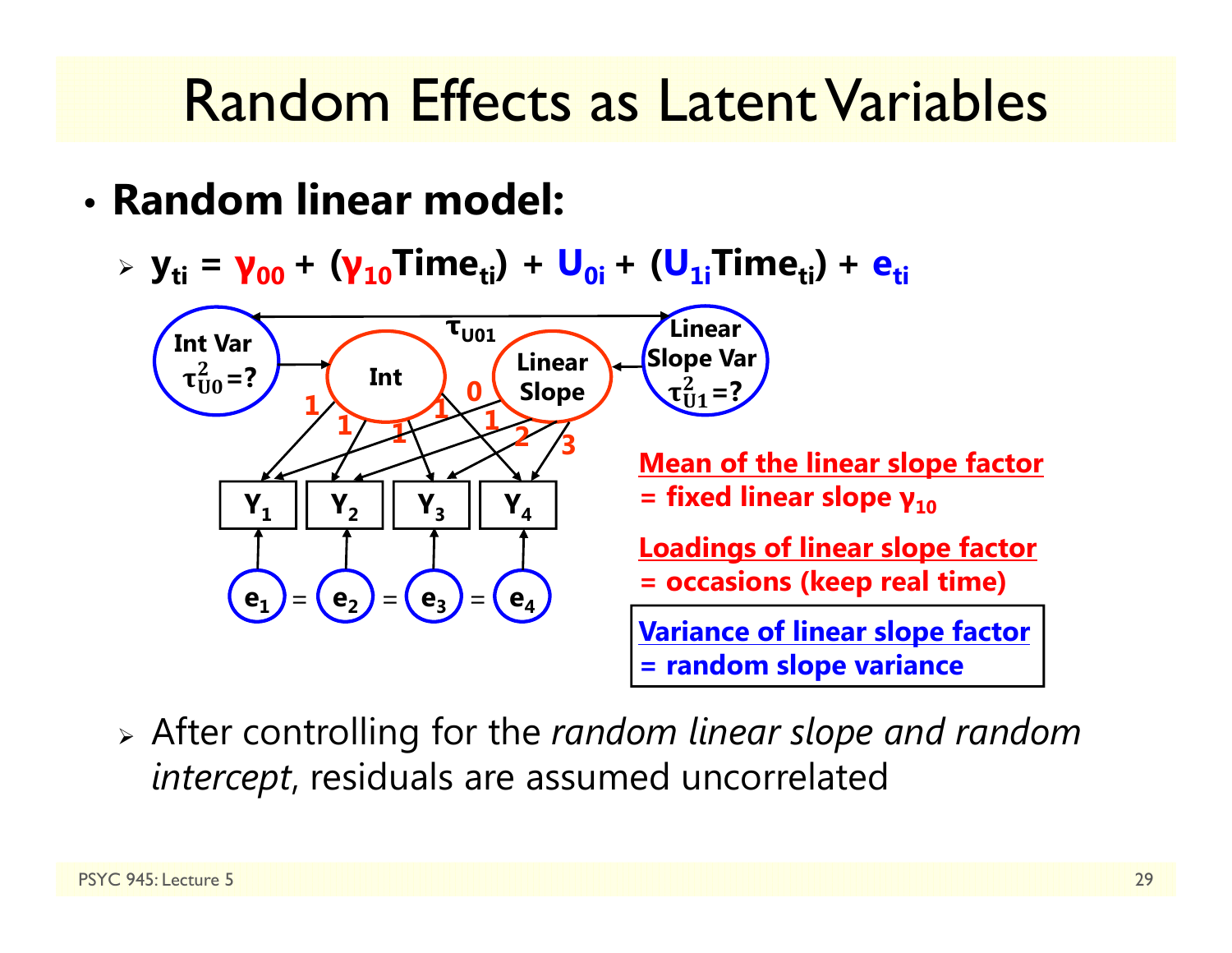### Adding Level-2 Predictors

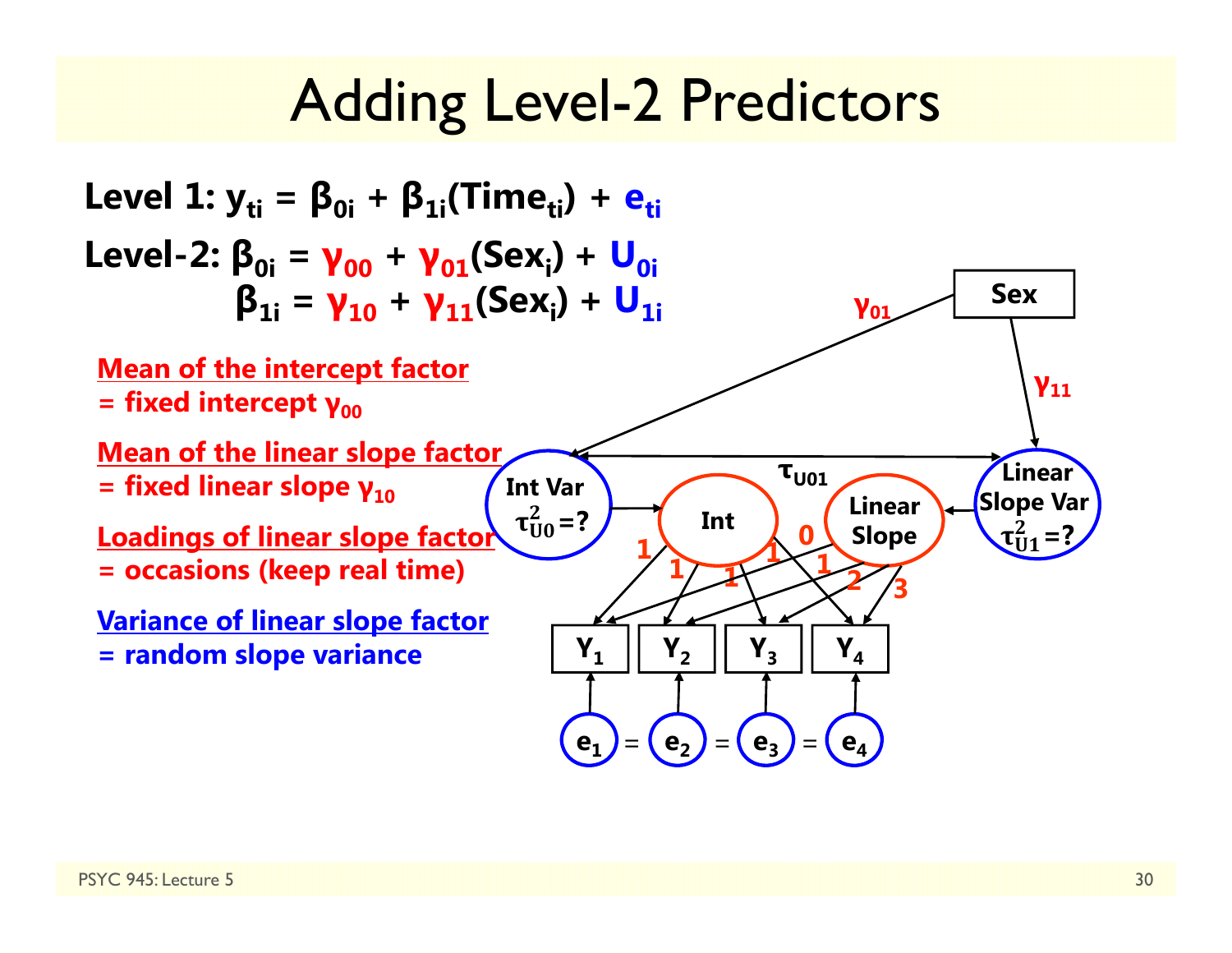### Multivariate Growth Model as SEM

![](_page_30_Figure_1.jpeg)

This model is from Mplus v. 7 users guide ex. 6.13.

The means of the factors are the fixed effects, and their variances are the random effects variances. The twoheaded arrows between the intercepts and between the slopes are covariances. The single-headed arrows from i1 to s2 and from i2 to s1 are meant to convey directionality.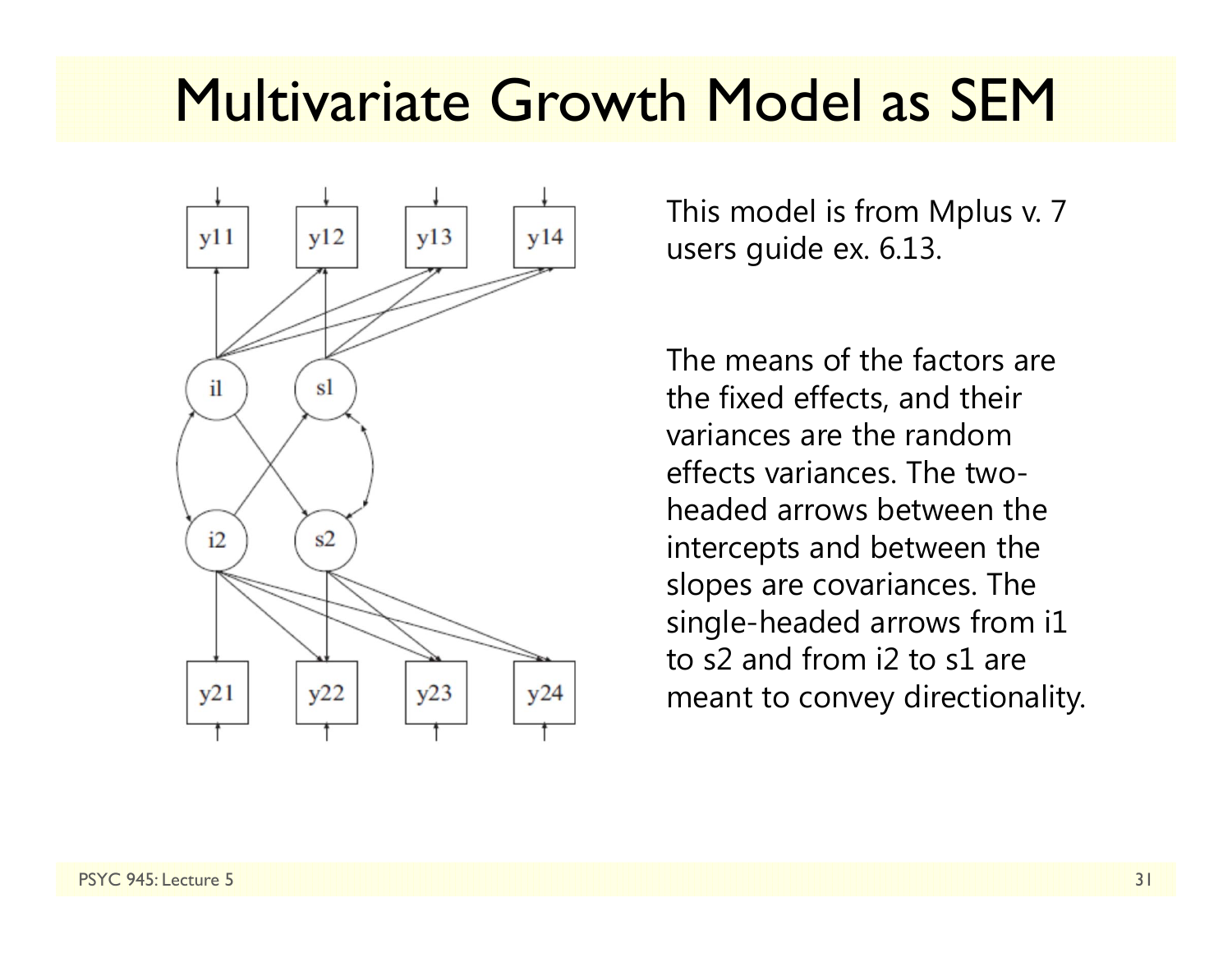# Random Effects as Latent Variables in General…

- • Random effects represent specific sources of covariation among outcomes over time—these are latent variables
	- $\triangleright$  Mean of latent variable = fixed effect
	- $\triangleright$  Variance of latent variable = random effect variance
	- $\triangleright$  Loadings convey time dependency
		- Still don't round time! You can use individually varying time loadings for unbalanced data – in Mplus, this is done via TSCORES
- Longitudinal models can thus be estimated using:
	- $\triangleright$  "Random effects" = MLM  $\rightarrow$  good for extra kinds of dependency
	- $\triangleright$  "Latent variables" = SEM  $\rightarrow$  good for measurement models
- For level-2 predictors, MLM = SEM with no real problem
	- $\triangleright$  This is NOT the case for time-varying predictors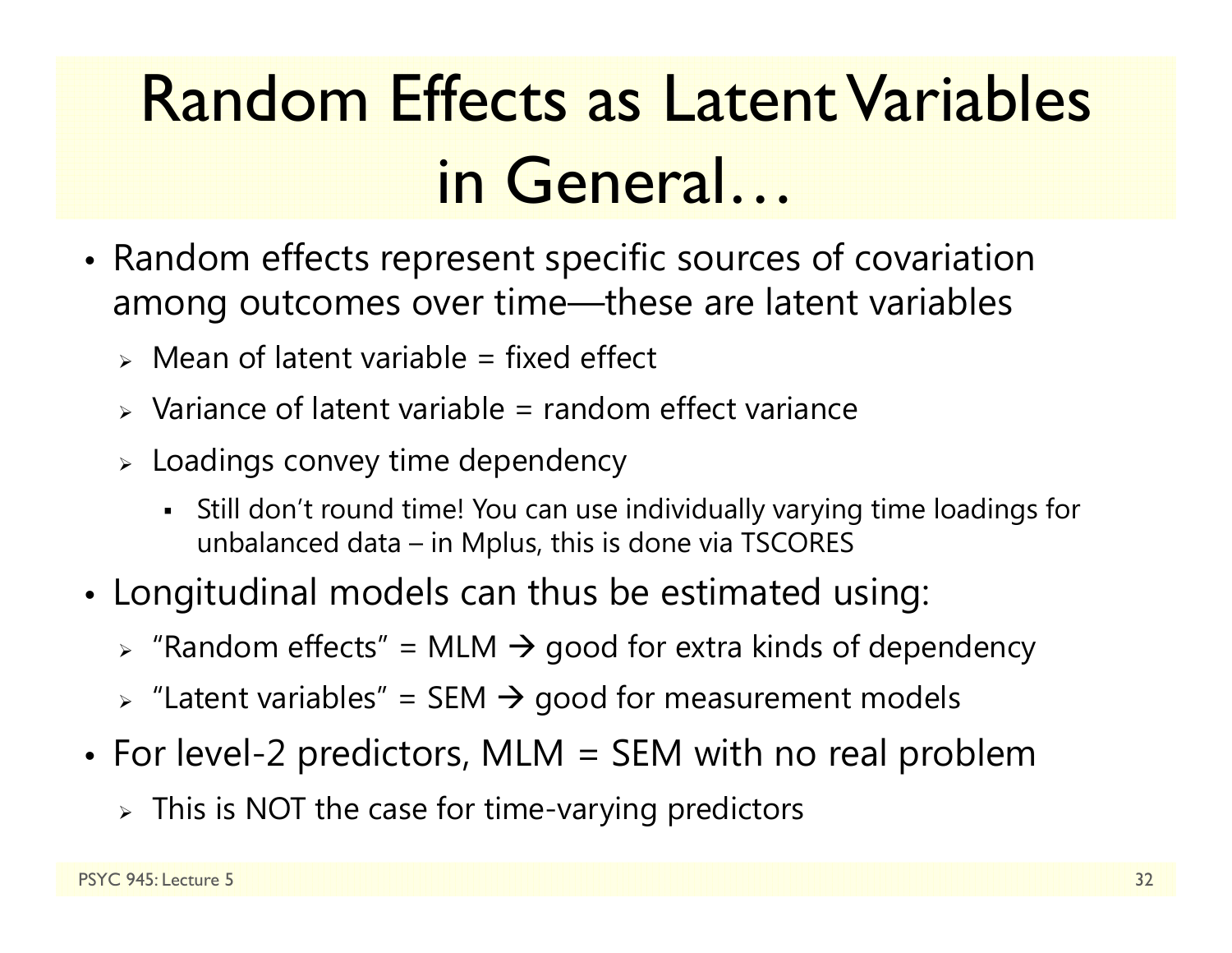### The Most Common Way of Including Time-Varying Predictors in SEM…

![](_page_32_Figure_1.jpeg)

This example is from Curran et al. (2012). The z1-z5 boxes are time-varying predictors that have regression paths onto their outcomes at the same occasion.

If you constrain these paths to be equal (as γ ), you get **<sup>a</sup> smushed effect** (they call it an "aggregate" effect).

If you add covariances of the z's with the intercept,  $\gamma$  then  $\;$ becomes **the WP effect**. But the BP effect is not in here! And you cannot add PMz to get it like in MLM because it will be redundant ( $\rightarrow$  ipsative).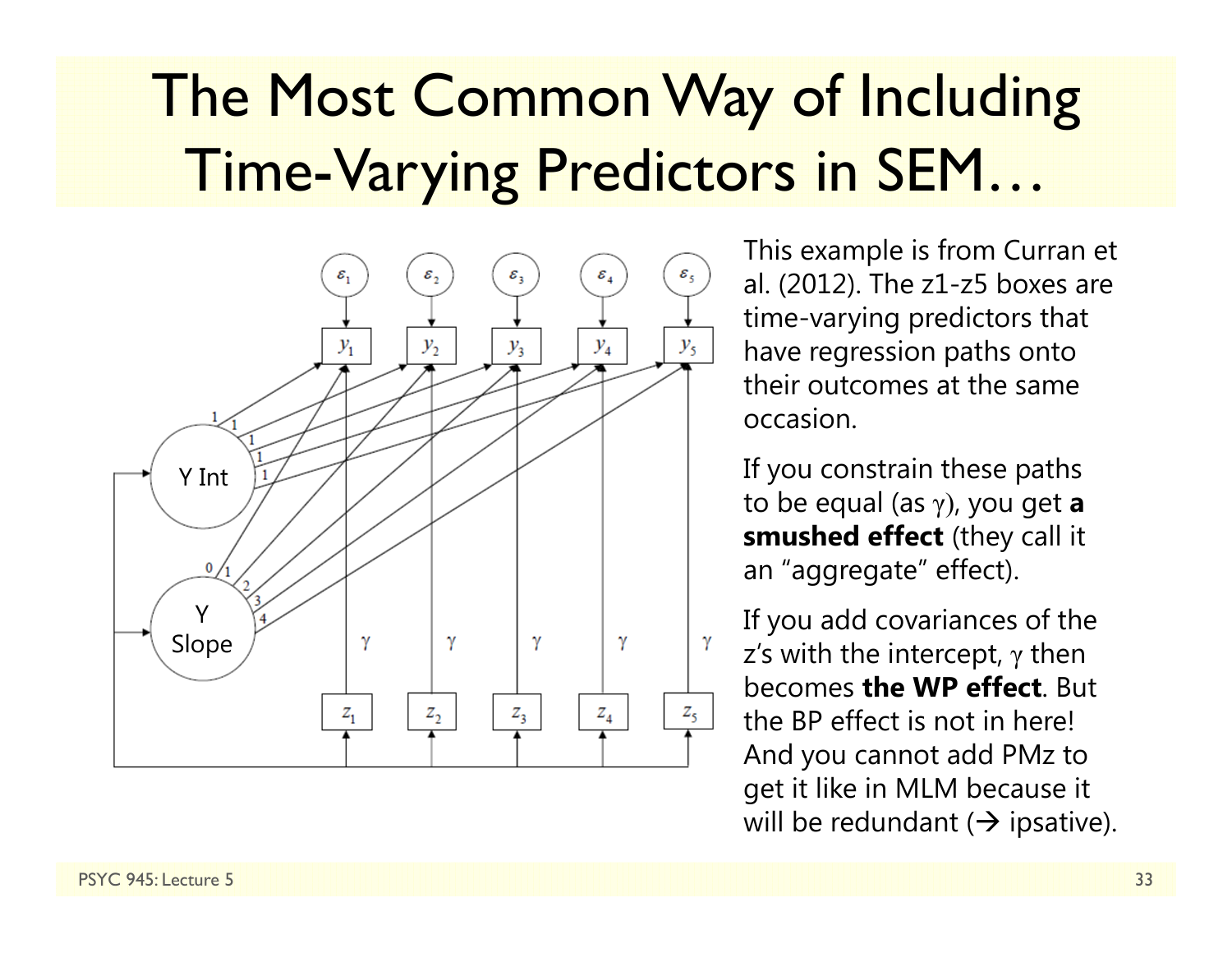### How to Fix It (Curran et al., 2012)

![](_page_33_Figure_1.jpeg)

The z1-z5 time-varying predictors now have their own random intercept, which directly represents their between-person variance.

So the **BP effect** is given by **γα**, and **the WP effect** is now given by **γ** from the residuals of z1-z5 predicting y1-y5.

If your z1-z5 shows change over time instead of just fluctuation, just add a slope factor for it, too—then you'd be back to multivariate growth model we began with.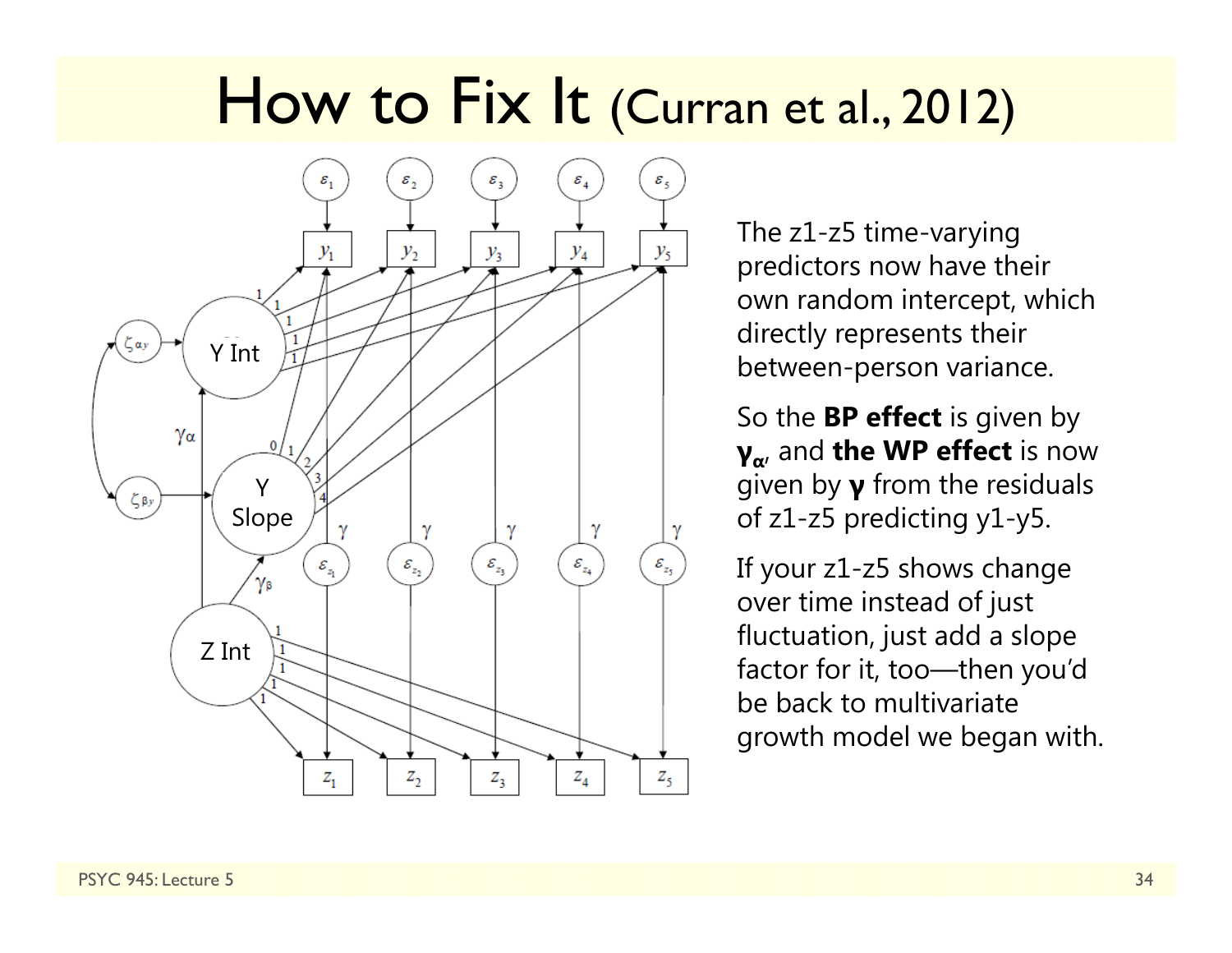# How to fix it with less code…

![](_page_34_Figure_1.jpeg)

The z1-z5 time-varying predictors still have their own random intercept, which directly represents their between-person variance.

However, if you predict the y1-y5 outcomes directly from the z1-z5 variables, that effect is still the **WP effect**, but the **contextual effect** is now given by **γ α** instead.

In either model, you can get the other implied level-2 effect (BP or contextual) by requesting a NEW effect in MODEL CONSTRAINT.